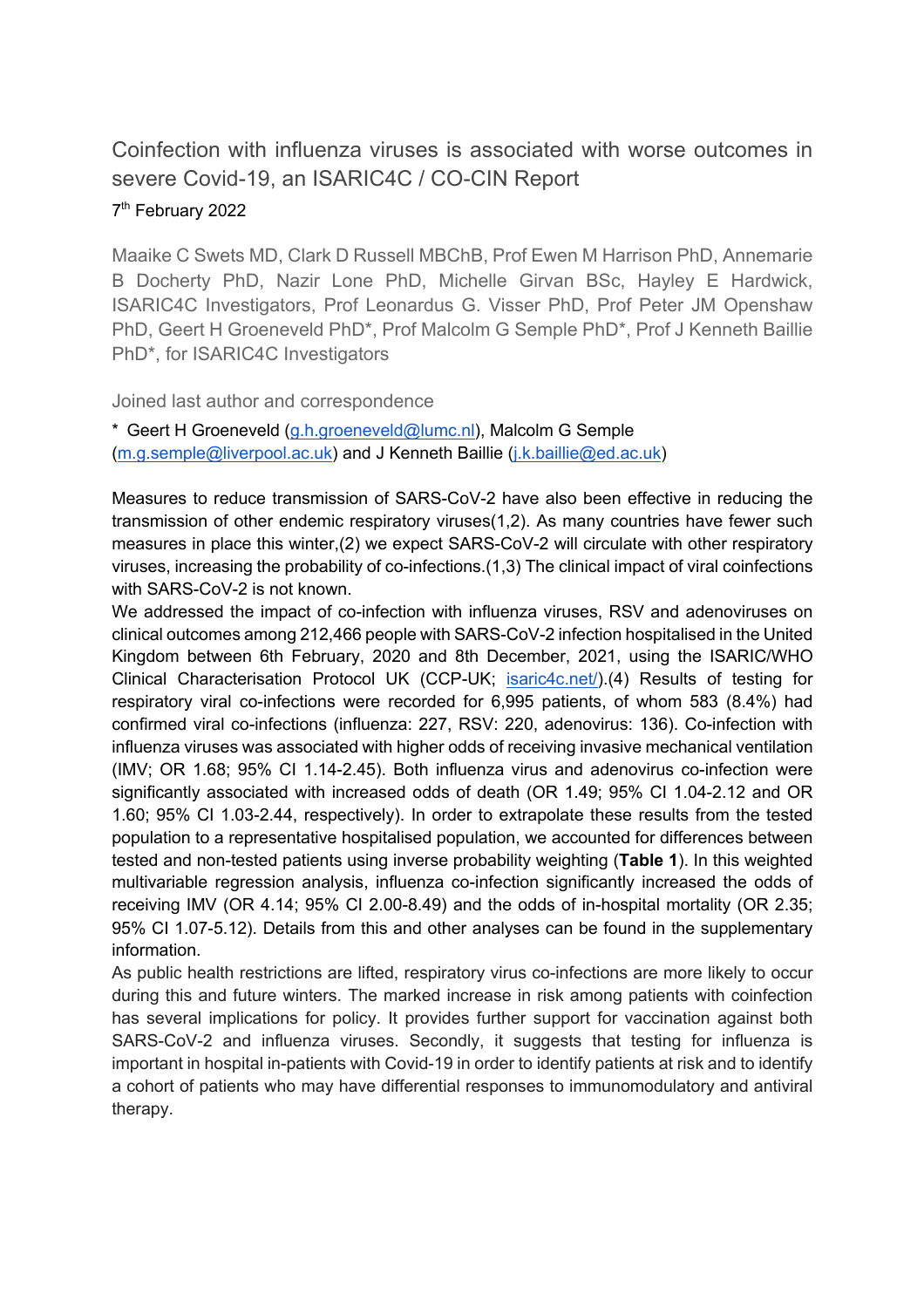|                  |            | <b>Unweighted</b> |         | Weighted            |         |
|------------------|------------|-------------------|---------|---------------------|---------|
|                  |            | OR (95% CI)       | p value | OR (95% CI)         | p value |
| <b>IMV</b>       | Adenovirus | 1.22 (0.72-1.99)  | 0.435   | $0.64(0.18-1.68)$   | 0.415   |
|                  | Influenza  | 1.68 (1.14-2.45)  | 0.007   | 4.14 (2.00-8.49)    | 0.0001  |
|                  | <b>RSV</b> | 1.05 (0.68-1.59   | 0.817   | $0.78(0.15-2.70)$   | 0.730   |
| <b>Mortality</b> | Adenovirus | 1.60 (1.03-2.44)  | 0.033   | 1.53 (0.67-3.33)    | 0.294   |
|                  | Influenza  | 1.49 (1.04-2.12)  | 0.027   | $2.35(1.07 - 5.12)$ | 0.031   |
|                  | <b>RSV</b> | 1.20 (0.84-1.72)  | 0.311   | $0.60(0.69-2.10)$   | 0.473   |

**Table 1:** *Result of unweighted and weighted multivariable model adjusted for the following confounders: age, sex, number of comorbidities, treatment with corticosteroids, days since start pandemic and co-infection.* 

IMV: invasive mechanical ventilation; RSV: respiratory syncytial virus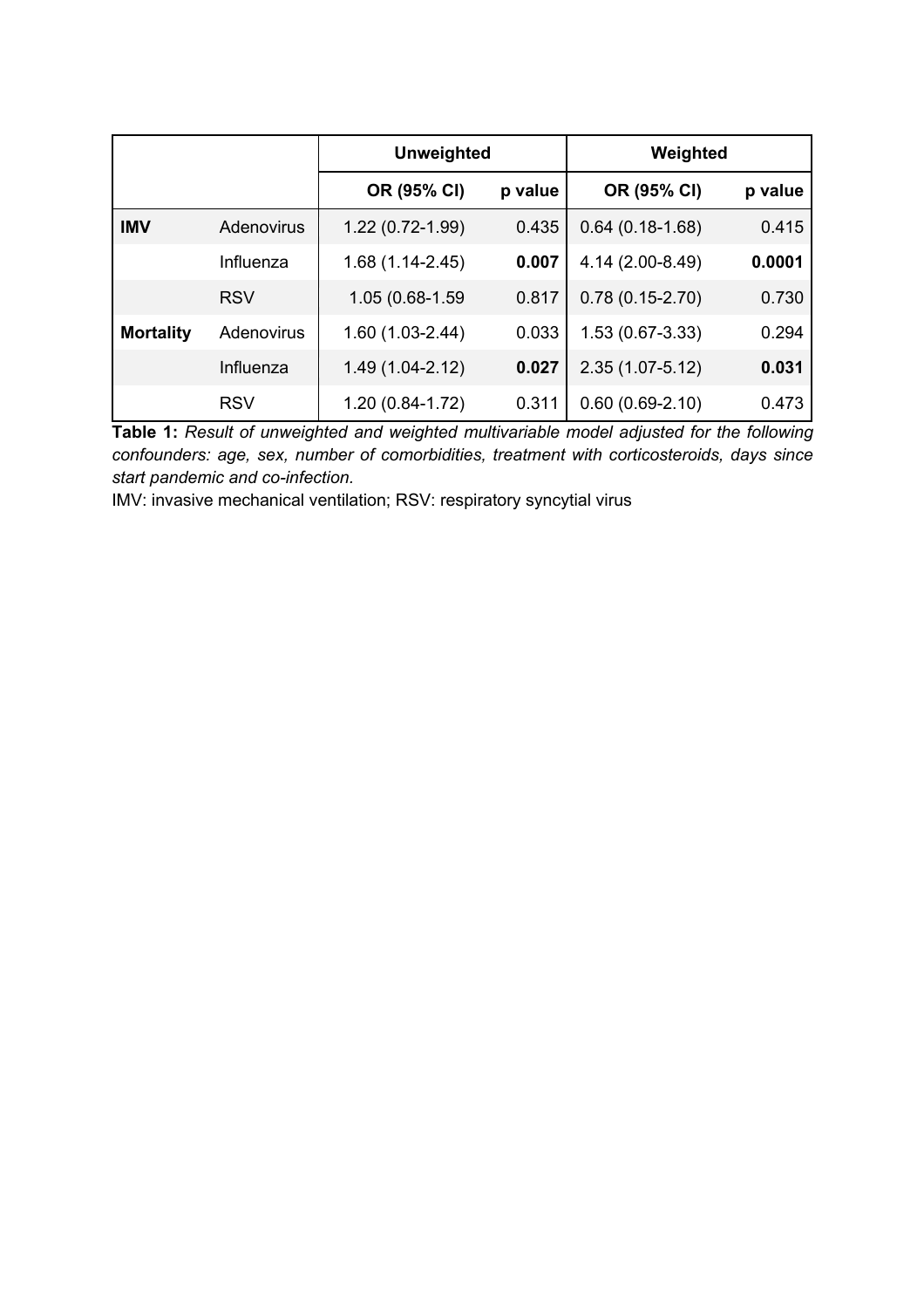# Funding

This work was supported by the National Institute for Health Research (NIHR) [CO-CIN-01], the Medical Research Council [MC\_PC\_19059] and by the NIHR Health Protection Research Unit (HPRU) in Emerging and Zoonotic Infections at University of Liverpool in partnership with Public Health England (PHE), in collaboration with Liverpool School of Tropical Medicine and the University of Oxford [200907], NIHR HPRU in Respiratory Infections at Imperial College London with PHE [200927], Wellcome Trust and Department for International Development [215091/Z/18/Z], and the Bill and Melinda Gates Foundation [OPP1209135], and Liverpool Experimental Cancer Medicine Centre (C18616/A25153), NIHR Biomedical Research Centre at Imperial College London [IS-BRC-1215-20013], EU Platform for European Preparedness Against (Re-) emerging Epidemics (PREPARE) [FP7 project 602525], Edinburgh-Leiden One Health solutions partnership and NIHR Clinical Research Network for providing infrastructure support for this research. JKB gratefully acknowledges funding support from a Wellcome Trust Senior Research Fellowship (223164/Z/21/Z), BBSRC Institute Strategic Programme Grant to the Roslin Institute (BB/P013732/1, BB/P013759/1), UKRI (MC\_PC\_20004, MC\_PC\_19025, MC\_PC\_1905, MRNO2995X/1), and the UK Intensive Care Society.

# Acknowledgements

This work uses data provided by patients and collected by the NHS as part of their care and support. We are extremely grateful to the front-line NHS clinical and research staff and volunteer medical students who collected this data in challenging circumstances; and the generosity of the participants and their families for their individual contributions in these difficult times. We also acknowledge the support of Jeremy J Farrar (Wellcome Trust) and Nahoko Shindo (WHO). The authors would like to acknowledge the support of the eDRIS Team (Public Health Scotland) for their involvement in obtaining approvals, provisioning and linking data and the use of the secure analytical platform within the National Safe Haven

# Conflicts of interest

All authors declare support from the NIHR, the Medical Research Council (MRC), the NIHR Health Protection Research Unit (HPRU) in Emerging and Zoonotic Infections at University of Liverpool, the NIHR HPRU in Respiratory Infections at Imperial College London, the NIHR Biomedical Research Centre (BRC) at Imperial College London, and the NIHR Clinical Research Network, for the submitted work. JKB and ABD report grants from the UK Department of Health and Social Care (DHSC), during the conduct of the study, and grants from Wellcome Trust,. PJMO reports personal fees from consultancies (GlaxoSmithKline, Janssen, Bavarian Nordic, Pfizer, and Cepheid) and from the European Respiratory Society, grants from MRC, MRC Global Challenge Research Fund, the EU, NIHR BRC, MRC– GlaxoSmithKline, Wellcome Trust, NIHR (HPRU in Respiratory Infection), and is an NIHR senior investigator outside the submitted work. PJMO's role as President of the British Society for Immunology was unpaid but travel and accommodation at some meetings was provided by the Society. JKB reports grants from MRC. MGS reports grants from DHSC, NIHR UK, MRC, HPRU in Emerging and Zoonotic Infections, and University of Liverpool, during the conduct of the study, and is chair of the scientific advisory board and a minority shareholder at Integrum Scientific, outside the submitted work.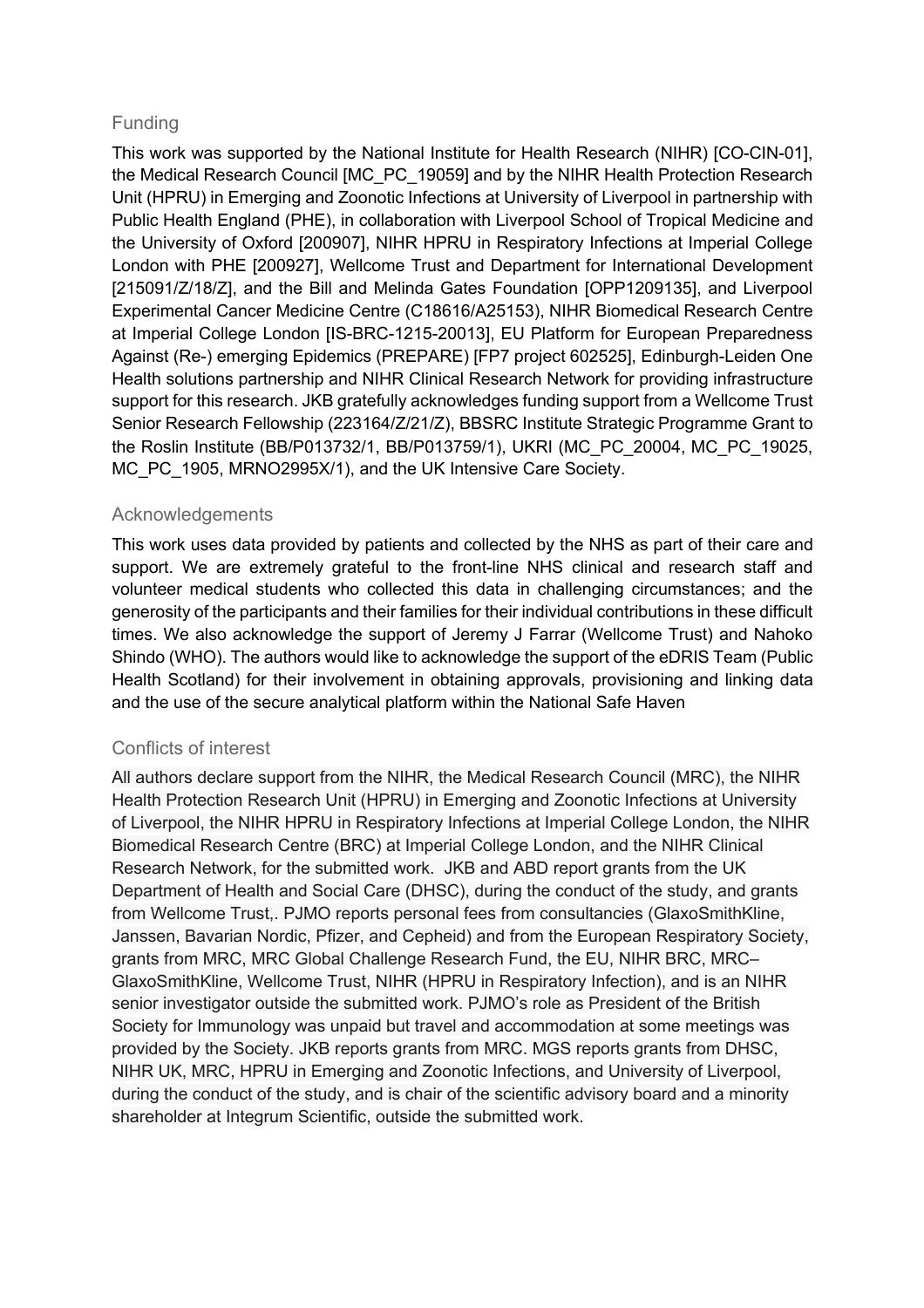#### Authorship contributions

MCS, CDR, and LGV, PJMO, MGS, GHG, and JKB conceived the analysis. JKB and MGS conceived the study and led the study team. JKB, MGS and PJMO acquired the funding. EMH, ABD, and NL provided guidance on methodology and interpretation. MCS, CDR, EMH, and ABD curated the data.HEH and MG were project administrators. CDR, GHG, and JKB supervised the work. MCS did the formal analysis and wrote the original draft of the manuscript. CDR, EMH, ABD, NL, LGV, PJMO, MGS, GHG, and JKB reviewed and edited the manuscript.

#### Authorship supplement

#### ISARIC4C Investigators

*Consortium Lead Investigator*: J Kenneth Baillie. *Chief Investigator*: Malcolm G Semple. *Co-Lead Investigator*: Peter JM Openshaw. *ISARIC Clinical Coordinator*: Gail Carson. *Co-Investigator*: Beatrice Alex, Benjamin Bach, Wendy S Barclay, Debby Bogaert, Meera Chand, Graham S Cooke, Annemarie B Docherty, Jake Dunning, Ana da Silva Filipe, Tom Fletcher, Christoper A Green, Ewen M Harrison, Julian A Hiscox, Antonia Ying Wai Ho, Peter W Horby, Samreen Ijaz, Saye Khoo, Paul Klenerman, Andrew Law, Wei Shen Lim, Alexander J Mentzer, Laura Merson, Alison M Meynert, Mahdad Noursadeghi, Shona C Moore, Massimo Palmarini, William A Paxton, Georgios Pollakis, Nicholas Price, Andrew Rambaut, David L Robertson, Clark D Russell, Vanessa Sancho-Shimizu, Janet T Scott, Thushan de Silva, Louise Sigfrid, Tom Solomon, Shiranee Sriskandan, David Stuart, Charlotte Summers, Richard S Tedder, Emma C Thomson, AA Roger Thompson, Ryan S Thwaites, Lance CW Turtle, Rishi K Gupta, Maria Zambon. *Project Manager*: Hayley Hardwick, Chloe Donohue, Ruth Lyons, Fiona Griffiths, Wilna Oosthuyzen. *Data Analyst*: Lisa Norman, Riinu Pius, Thomas M Drake, Cameron J Fairfield, Stephen R Knight, Kenneth A Mclean, Derek Murphy, Catherine A Shaw. *Data and Information System Manager*: Jo Dalton, Michelle Girvan, Egle Saviciute, Stephanie Roberts, Janet Harrison, Laura Marsh, Marie Connor, Sophie Halpin, Clare Jackson, Carrol Gamble. *Data Integration and Presentation*: Gary Leeming, Andrew Law, Murray Wham, Sara Clohisey, Ross Hendry, James Scott-Brown. *Material Management*: William Greenhalf, Victoria Shaw, Sara McDonald. *Patient Engagement*: Seán Keating. *Outbreak Laboratory Staff and Volunteers*: Katie A. Ahmed, Jane A Armstrong, Milton Ashworth, Innocent G Asiimwe, Siddharth Bakshi, Samantha L Barlow, Laura Booth, Benjamin Brennan, Katie Bullock, Benjamin WA Catterall, Jordan J Clark, Emily A Clarke, Sarah Cole, Louise Cooper, Helen Cox, Christopher Davis, Oslem Dincarslan, Chris Dunn, Philip Dyer, Angela Elliott, Anthony Evans, Lorna Finch, Lewis WS Fisher, Terry Foster, Isabel Garcia-Dorival, William Greenhalf, Philip Gunning, Catherine Hartley, Rebecca L Jensen, Christopher B Jones, Trevor R Jones, Shadia Khandaker, Katharine King, Robyn T. Kiy, Chrysa Koukorava, Annette Lake, Suzannah Lant, Diane Latawiec, Lara Lavelle-Langham, Daniella Lefteri, Lauren Lett, Lucia A Livoti, Maria Mancini, Sarah McDonald, Laurence McEvoy, John McLauchlan, Soeren Metelmann, Nahida S Miah, Joanna Middleton, Joyce Mitchell, Shona C Moore, Ellen G Murphy, Rebekah Penrice-Randal, Jack Pilgrim, Tessa Prince, Will Reynolds, P. Matthew Ridley, Debby Sales, Victoria E Shaw, Rebecca K Shears, Benjamin Small, Krishanthi S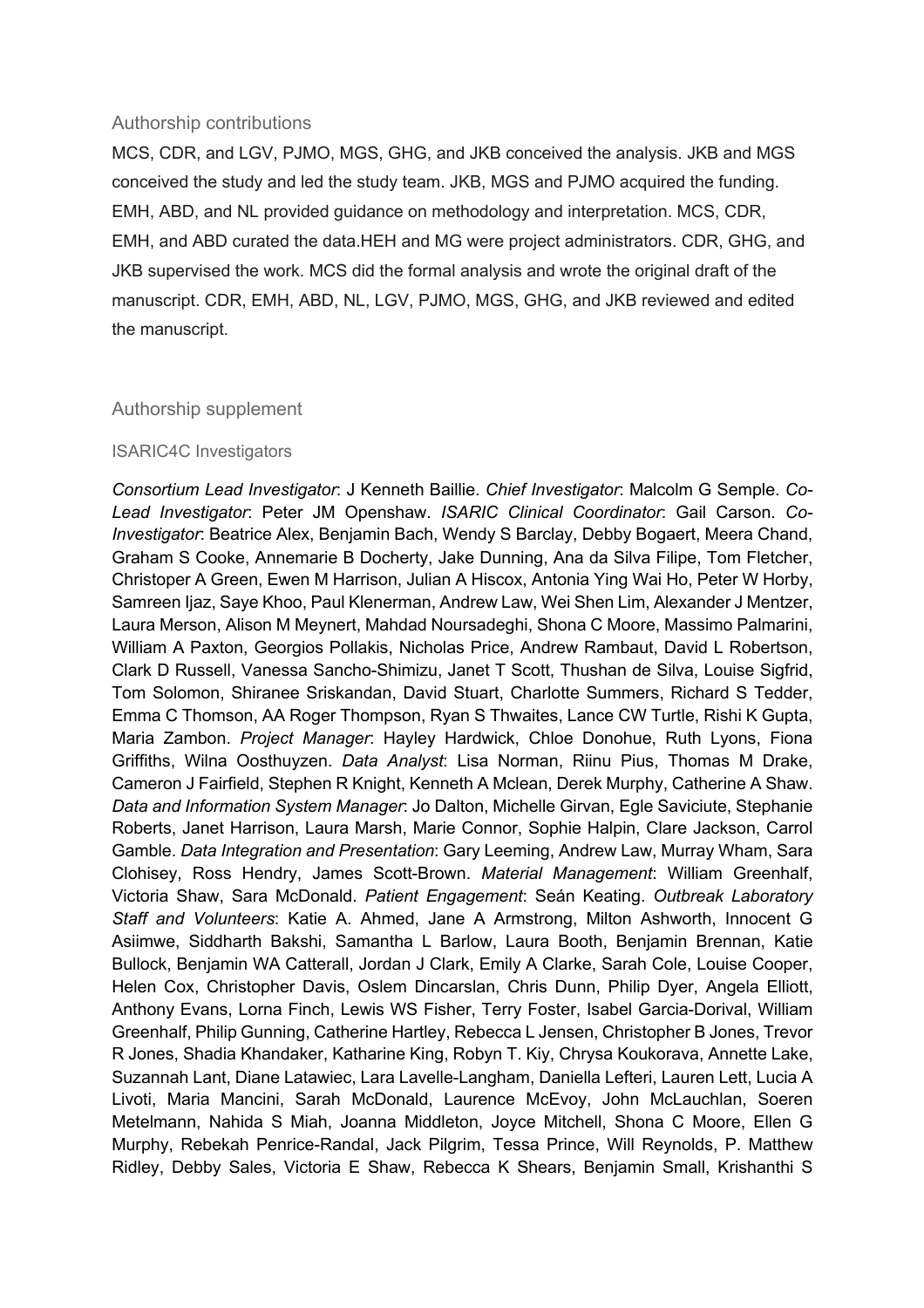Subramaniam, Agnieska Szemiel, Aislynn Taggart, Jolanta Tanianis-Hughes, Jordan Thomas, Erwan Trochu, Libby van Tonder, Eve Wilcock, J. Eunice Zhang, Lisa Flaherty, Nicole Maziere, Emily Cass, Alejandra Doce Carracedo, Nicola Carlucci, Anthony Holmes, Hannah Massey. *Edinburgh Laboratory Staff and Volunteers*: Lee Murphy, Nicola Wrobel, Sarah McCafferty, Kirstie Morrice, Alan MacLean. *Local Principal Investigators*: Kayode Adeniji, Daniel Agranoff, Ken Agwuh, Dhiraj Ail, Erin L. Aldera, Ana Alegria, Brian Angus, Abdul Ashish, Dougal Atkinson, Shahedal Bari, Gavin Barlow, Stella Barnass, Nicholas Barrett, Christopher Bassford, Sneha Basude, David Baxter, Michael Beadsworth, Jolanta Bernatoniene, John Berridge, Nicola Best, Pieter Bothma, David Chadwick, Robin Brittain-Long, Naomi Bulteel, Tom Burden, Andrew Burtenshaw, Vikki Caruth, David Chadwick, Duncan Chambler, Nigel Chee, Jenny Child, Srikanth Chukkambotla, Tom Clark, Paul Collini, Catherine Cosgrove, Jason Cupitt, Maria-Teresa Cutino-Moguel, Paul Dark, Chris Dawson, Samir Dervisevic, Phil Donnison, Sam Douthwaite, Ingrid DuRand, Ahilanadan Dushianthan, Tristan Dyer, Cariad Evans, Chi Eziefula, Chrisopher Fegan, Adam Finn, Duncan Fullerton, Sanjeev Garg, Sanjeev Garg, Atul Garg, Effrossyni Gkrania-Klotsas, Jo Godden, Arthur Goldsmith, Clive Graham, Elaine Hardy, Stuart Hartshorn, Daniel Harvey, Peter Havalda, Daniel B Hawcutt, Maria Hobrok, Luke Hodgson, Anil Hormis, Michael Jacobs, Susan Jain, Paul Jennings, Agilan Kaliappan, Vidya Kasipandian, Stephen Kegg, Michael Kelsey, Jason Kendall, Caroline Kerrison, Ian Kerslake, Oliver Koch, Gouri Koduri, George Koshy, Shondipon Laha, Steven Laird, Susan Larkin, Tamas Leiner, Patrick Lillie, James Limb, Vanessa Linnett, Jeff Little, Mark Lyttle, Michael MacMahon, Emily MacNaughton, Ravish Mankregod, Huw Masson, Elijah Matovu, Katherine McCullough, Ruth McEwen, Manjula Meda, Gary Mills, Jane Minton, Mariyam Mirfenderesky, Kavya Mohandas, Quen Mok, James Moon, Elinoor Moore, Patrick Morgan, Craig Morris, Katherine Mortimore, Samuel Moses, Mbiye Mpenge, Rohinton Mulla, Michael Murphy, Megan Nagel, Thapas Nagarajan, Mark Nelson, Matthew K. O'Shea, Igor Otahal, Marlies Ostermann, Mark Pais, Selva Panchatsharam, Danai Papakonstantinou, Hassan Paraiso, Brij Patel, Natalie Pattison, Justin Pepperell, Mark Peters, Mandeep Phull, Stefania Pintus, Jagtur Singh Pooni, Frank Post, David Price, Rachel Prout, Nikolas Rae, Henrik Reschreiter, Tim Reynolds, Neil Richardson, Mark Roberts, Devender Roberts, Alistair Rose, Guy Rousseau, Brendan Ryan, Taranprit Saluja, Aarti Shah, Prad Shanmuga, Anil Sharma, Anna Shawcross, Jeremy Sizer, Manu Shankar-Hari, Richard Smith, Catherine Snelson, Nick Spittle, Nikki Staines, Tom Stambach, Richard Stewart, Pradeep Subudhi, Tamas Szakmany, Kate Tatham, Jo Thomas, Chris Thompson, Robert Thompson, Ascanio Tridente, Darell Tupper-Carey, Mary Twagira, Andrew Ustianowski, Nick Vallotton, Lisa Vincent-Smith, Shico Visuvanathan, Alan Vuylsteke, Sam Waddy, Rachel Wake, Andrew Walden, Ingeborg Welters, Tony Whitehouse, Paul Whittaker, Ashley Whittington, Padmasayee Papineni, Meme Wijesinghe, Martin Williams, Lawrence Wilson, Sarah Cole, Stephen Winchester, Martin Wiselka, Adam Wolverson, Daniel G Wootton, Andrew Workman, Bryan Yates, Peter Young.

#### References

1. Olsen SJ, Azziz-Baumgartner E, Budd AP, Brammer L, Sullivan S, Pineda RF, et al. Decreased influenza activity during the COVID-19 pandemic-United States, Australia, Chile, and South Africa, 2020. Am J Transplant Off J Am Soc Transplant Am Soc Transpl Surg. 2020 Dec;20(12):3681–5.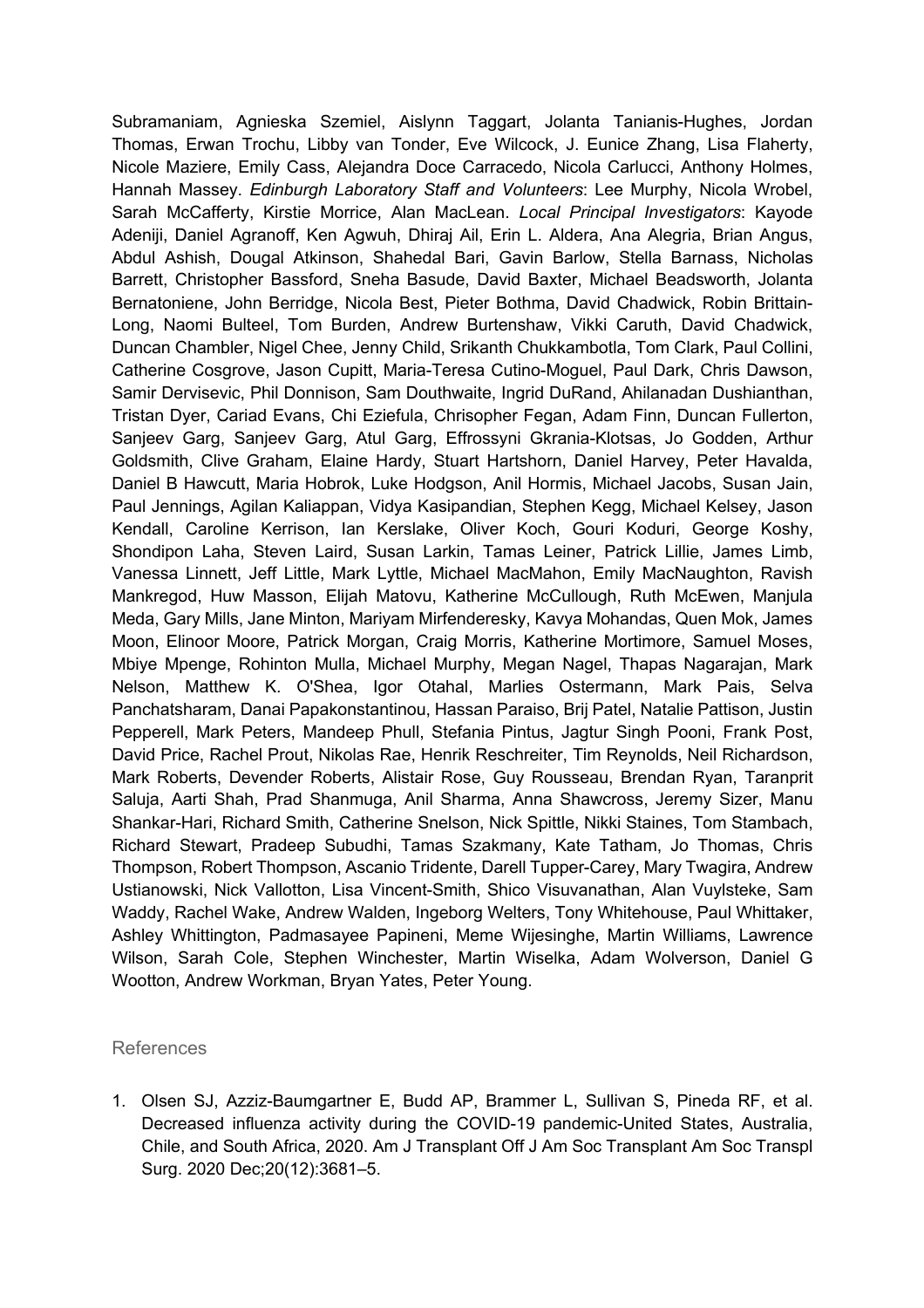- 2. Gomez GB, Mahé C, Chaves SS. Uncertain effects of the pandemic on respiratory viruses. Science. 2021 Jun 4;372(6546):1043–4.
- 3. Kawai S, Fukushima K, Yomota M, Fukuda A, Fujiwara S, Tanaka M, et al. Number of Patients with Influenza and COVID-19 Coinfection in a Single Japanese Hospital during the First Wave. Jpn J Infect Dis. 2021 Nov 22;74(6):570–2.
- 4. Docherty AB, Harrison EM, Green CA, Hardwick HE, Pius R, Norman L, et al. Features of 20 133 UK patients in hospital with covid-19 using the ISARIC WHO Clinical Characterisation Protocol: prospective observational cohort study. BMJ. 2020 May 22;369:m1985.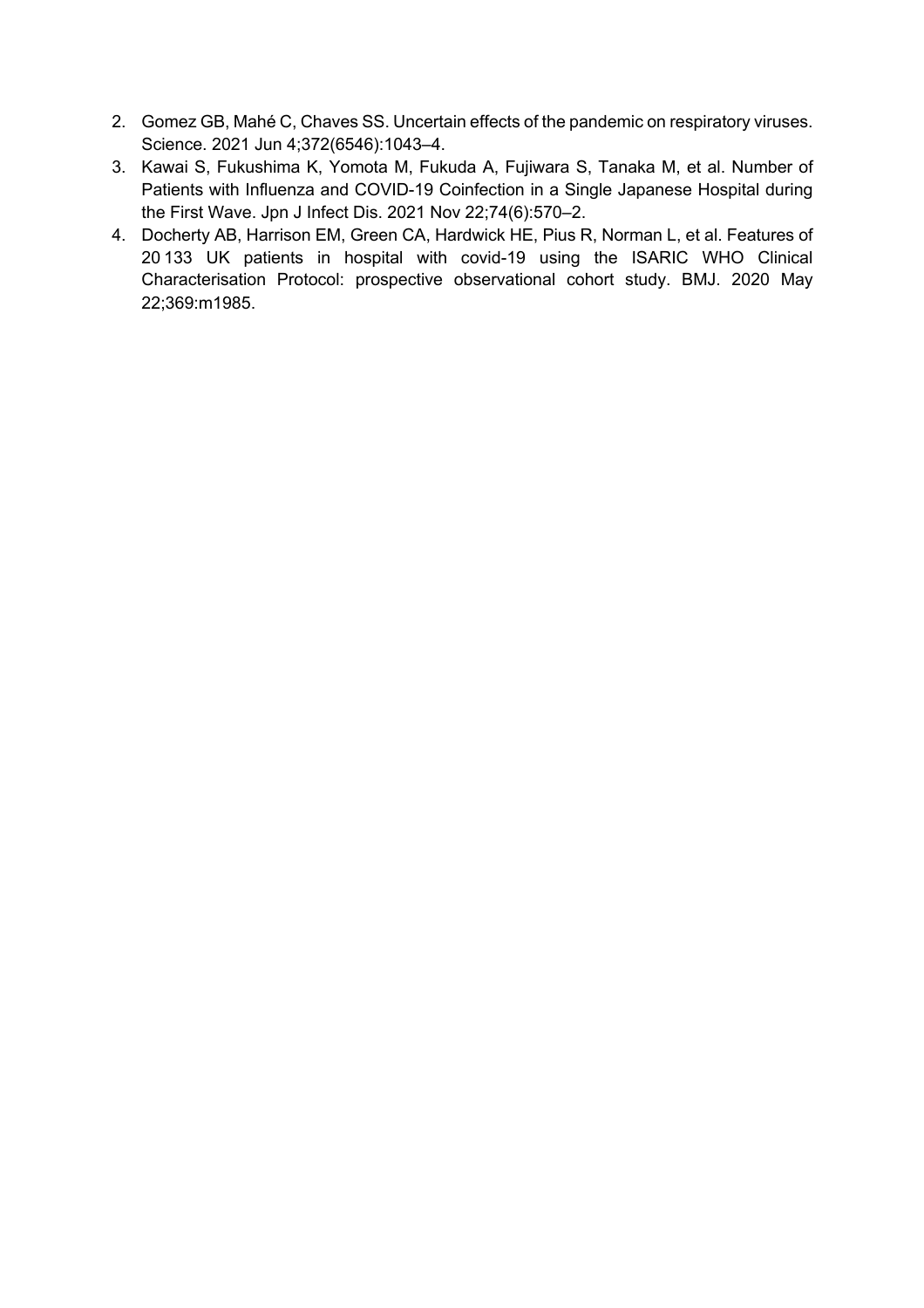# SUPPLEMENTARY MATERIAL

Coinfection with influenza viruses is associated with worse outcomes in severe Covid-19, an ISARIC4C / CO-CIN report

Maaike C Swets MD, Clark D Russell MBChB, Prof Ewen M Harrison PhD, Annemarie B Docherty PhD, Nazir Lone PhD, Michelle Girvan BSc, Hayley E Hardwick, ISARIC4C Investigators, Prof Leonardus G. Visser PhD, Prof Peter JM Openshaw PhD, Geert H Groeneveld PhD\*, Prof Malcolm G Semple PhD\*, Prof J Kenneth Baillie PhD\*, for ISARIC4C Investigators

Joined last author and correspondence

\* Geert H Groeneveld (g.h.groeneveld@lumc.nl), Malcolm G Semple (m.g.semple@liverpool.ac.uk) and J Kenneth Baillie (j.k.baillie@ed.ac.uk)

# **Introduction**

Co-infection with SARS-CoV-2 and additional endemic respiratory viruses has been reported in people with Coronavirus disease 2019 (COVID-19), potentially associated with increased disease severity (5,6). However, current knowledge on these co-infections is limited: most studies are small (median 116 patients investigated for co-infection, interquartile range 70- 840; **Supplementary Table 1**), restricted to specific patient cohorts (ICU or high risk patients) (6–8), and do not report outcomes (3,5,8–12). The incidence of respiratory virus co-infection also differs widely between studies, from 0 to 63% of patients (3,5–9,11–14). Comparing results between studies is difficult given the use of different virologic diagnostic approaches. Furthermore, most studies were conducted over a short time (5,7–9,11,12,14) and/or out with the typical influenza season. (5)

Social distancing, self-isolation and the wearing of face coverings have reduced transmission of SARS-CoV-2. These non-pharmaceutical countermeasures have also reduced the transmission and associated disease burden of other endemic respiratory viruses, such as influenza and respiratory syncytial virus (RSV) (1,2,9,15). However, as these countermeasures are less stringently implemented and we enter the influenza season, (2) it is plausible we will see an increase in infections with SARS-CoV-2 and other respiratory viruses. (1,3) If co-infections lead to more severe disease, this could increase morbidity and mortality and use scarce hospital capacity, especially during traditional respiratory virus seasons.

Influenza has been the predominant cause of severe seasonal respiratory viral disease for decades. (15) Risk factors for severe viral pneumonia are similar in SARS-CoV-2 and influenza (6,16). Seasonal influenza virus can cause severe disease leading to ICU admission, the need for invasive mechanical ventilation (IMV) and death. (17) Both influenza virus and SARS-CoV-2 damage the epithelial cells and cause inflammation. (18,19) Whilst RSV mainly causes bronchiolitis in children, it can cause severe viral pneumonia in the elderly and immunocompromised. (2) Adenovirus can also cause severe viral pneumonia, especially in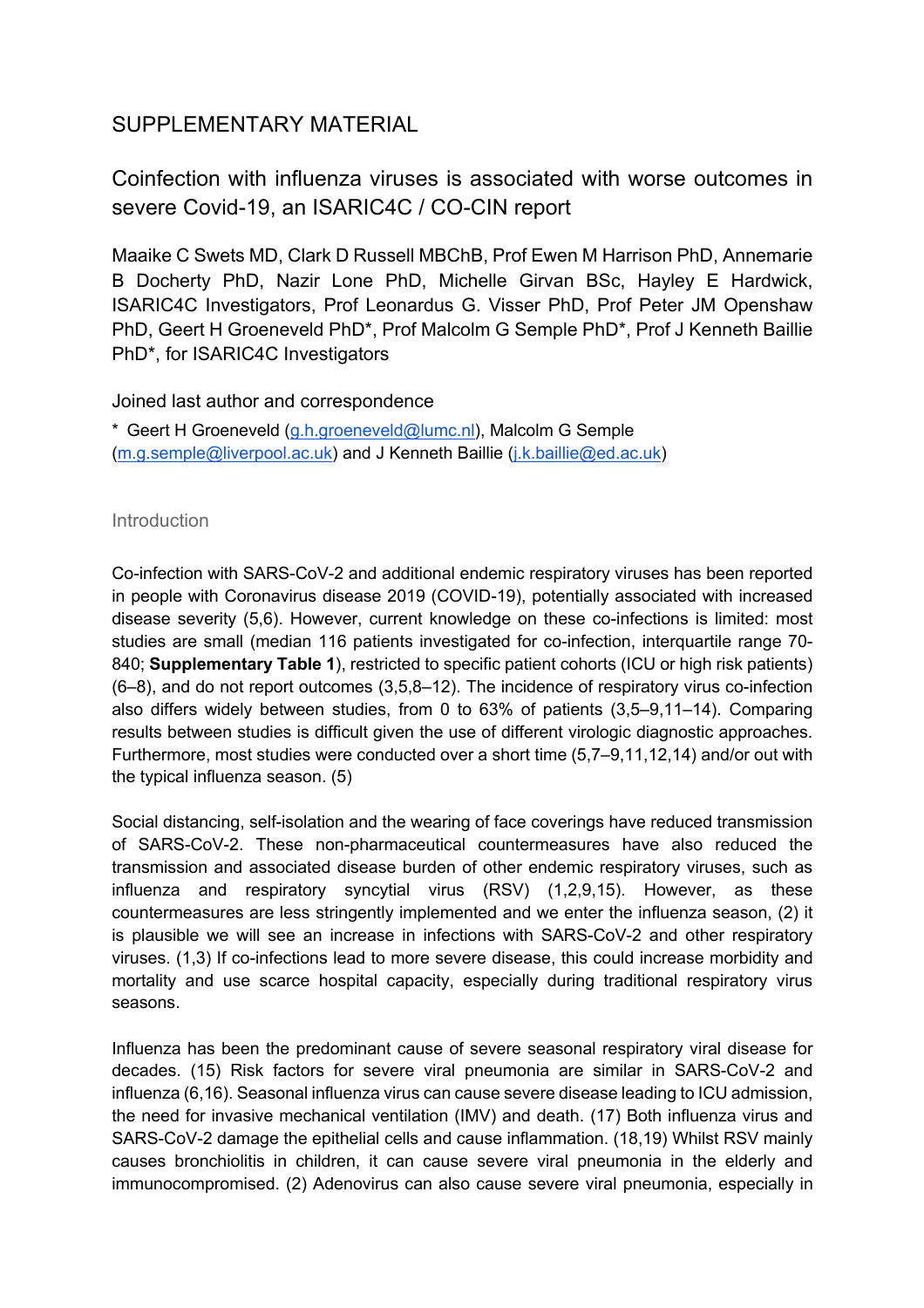immunocompromised people or those with many comorbidities. (20) Many that are discharged after severe infection suffer increased frailty. (21)

Overall, understanding the clinical consequences of co-infection with SARS-CoV-2 and endemic respiratory viruses is of importance for anticipating clinical demand during the respiratory virus season. We aimed to investigate clinical characteristics and outcomes of respiratory virus co-infections in hospitalised people with COVID-19 in the ISARIC/WHO CCP-UK multicentre prospective cohort study.

Methods

# *Study design*

The International Severe Acute Respiratory and emerging Infections Consortium (ISARIC) WHO Clinical Characterisation Protocol UK (CCP-UK) study is an ongoing prospective observational cohort study recruiting inpatients in over 300 hospitals in England, Scotland, and Wales (National Institute for Health Research (NIHR) Clinical Research Network Central Portfolio Management System ID: 14152) performed by the ISARIC Coronavirus Clinical Characterisation Consortium (ISARIC4C). The study protocol is available online (isaric4c.net/protocols). Patients with confirmed or clinician-defined high-likelihood of SARS-CoV-2 infection were eligible for inclusion. A pre-specified case report form was used for data collection. Ethical approval was given by the South Central-Oxford C Research Ethics Committee in England (13/SC/0149), the Scotland A Research Ethics Committee (20/SS/0028), and the WHO Ethics Review Committee (RPC571 and RPC572, April 2013).

For this analysis, we included only adults ( $\geq$ 18 years) with RT-PCR confirmed SARS-CoV-2

infection who were hospitalised between 6th February, 2020 and 8th December, 2021. Testing

for additional respiratory viruses was done using  $RT-PCR$  for influenza virus (A or B), adenovirus and respiratory syncytial virus (RSV), at the discretion of the treating clinician. The type of influenza virus infection was not recorded. Subjects were included in the co-infected group if they had positive test results registered for influenza virus, adenovirus or RSV. Patients were included in the SARS-CoV-2 mono-infected group if they had a negative test result registered for influenza virus, adenovirus or RSV. Comorbidities were summarised as an overall comorbidity count, with each comorbidity having the same weight. Included comorbidities were chronic cardiac disease, chronic pulmonary disease (excluding asthma), asthma, liver disease, diabetes mellitus (type 1 or 2), chronic neurological disease, malignant neoplasm, rheumatological disease, dementia, HIV/ AIDS and chronic kidney disease. The main outcomes were the need for IMV and in-hospital mortality.

This project had several objectives. First, because of limited testing for respiratory viral coinfections during the pandemic we suspected the group that was tested was different from the group that was not tested. Therefore, our first objective was to describe and compare characteristics and outcome for patients who were tested for a second viral respiratory coinfection with influenza virus (A or B), adenovirus or RSV to those who were not tested. In the subgroup of tested patients, we then proceeded to analyse characteristics and outcome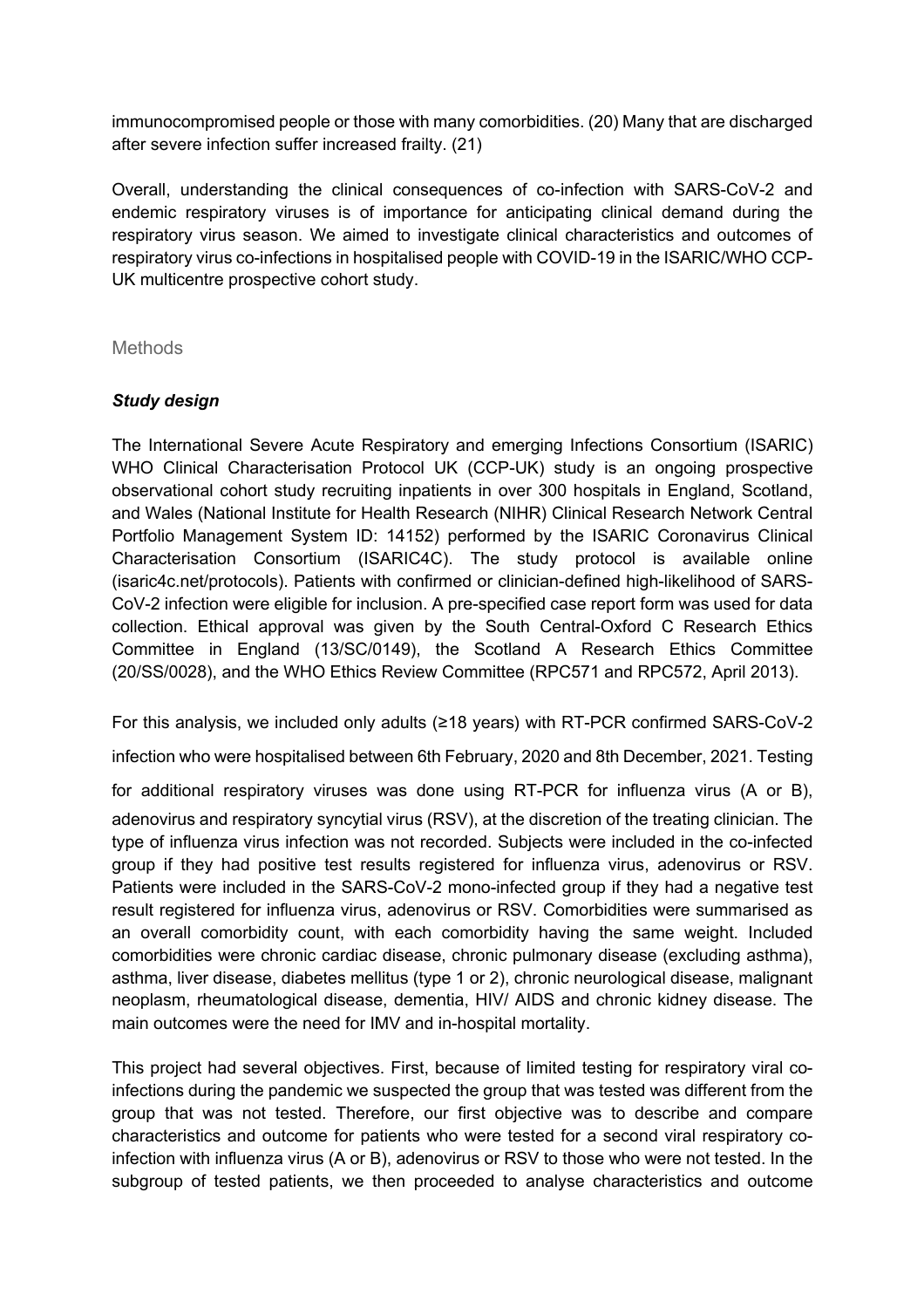between patients who tested positive to those who tested negative. In order to correct for possible differences between the tested and not tested population and to generalise our conclusion to the complete hospital population, we performed an inverse probability weighting (IPW) analysis.

#### *Statistical analysis*

Mean and standard deviations (SD) were used to describe continuous normally distributed variables. Significance testing was done using the Welch two sample t-test for 2 groups (testing yes/no) and a one-way anova for viral co-infections.

Median and interquartile range (IQR) were used to describe continuous non-normally distributed values. Significance testing was done using the Mann Whitney-U test for 2 groups and the Kruskal Wallis test for comparing the viral co-infections.

Categorical variables were described as a frequency and percentage, and comparisons were done using a chi-squared test. A regression analysis was performed to analyse the effect of viral co-infection independent of other variables. Given the change in hospital mortality between the first and second wave of the COVID19 pandemic, (22) we created a time trend variable that captures when in the pandemic a patient was admitted to the hospital, using the day of hospital admission. For both mortality and need of IMV, a separate univariable regression analysis was performed. The confounders used were age, sex, number of comorbidities, immunocompromised status, 4C Mortality score, presence of a viral respiratory co-infection, treatment with corticosteroids during admission and the time trend variable. All clinically relevant variables and variables significantly associated with the outcome variable (IMV or mortality) were included in a multivariable regression analysis, to predict the odds of receiving IMV and mortality. IPW involved determining the probability of co-infection testing for each patient using a logistic regression model built using known confounders. The inverse of these probabilities was used in weighted analyses. Balance of patient characteristics after weighting was checked graphically using the standardised mean difference. A p value of 0.05 or less was considered to indicate statistical significance. Statistical analysis was performed using R Statistical Software (version 4.0.5).

#### **Results**

212,466 participants met our inclusion criteria and were included in the analysis, with an outcome recorded on or before 8th December, 2021 (**Supplementary figure 1**). 17,011 (8%) underwent testing for additional respiratory viruses (influenza virus, adenovirus or RSV) in addition to SARS-CoV-2. Of these patients undergoing additional testing, 6965 had a documented result, including 583 who had a confirmed respiratory virus co-infection. Influenza virus was the co-infecting pathogen in 227/583 cases (39%), RSV in 220/583 (38%) and adenovirus in 136/583 (23%).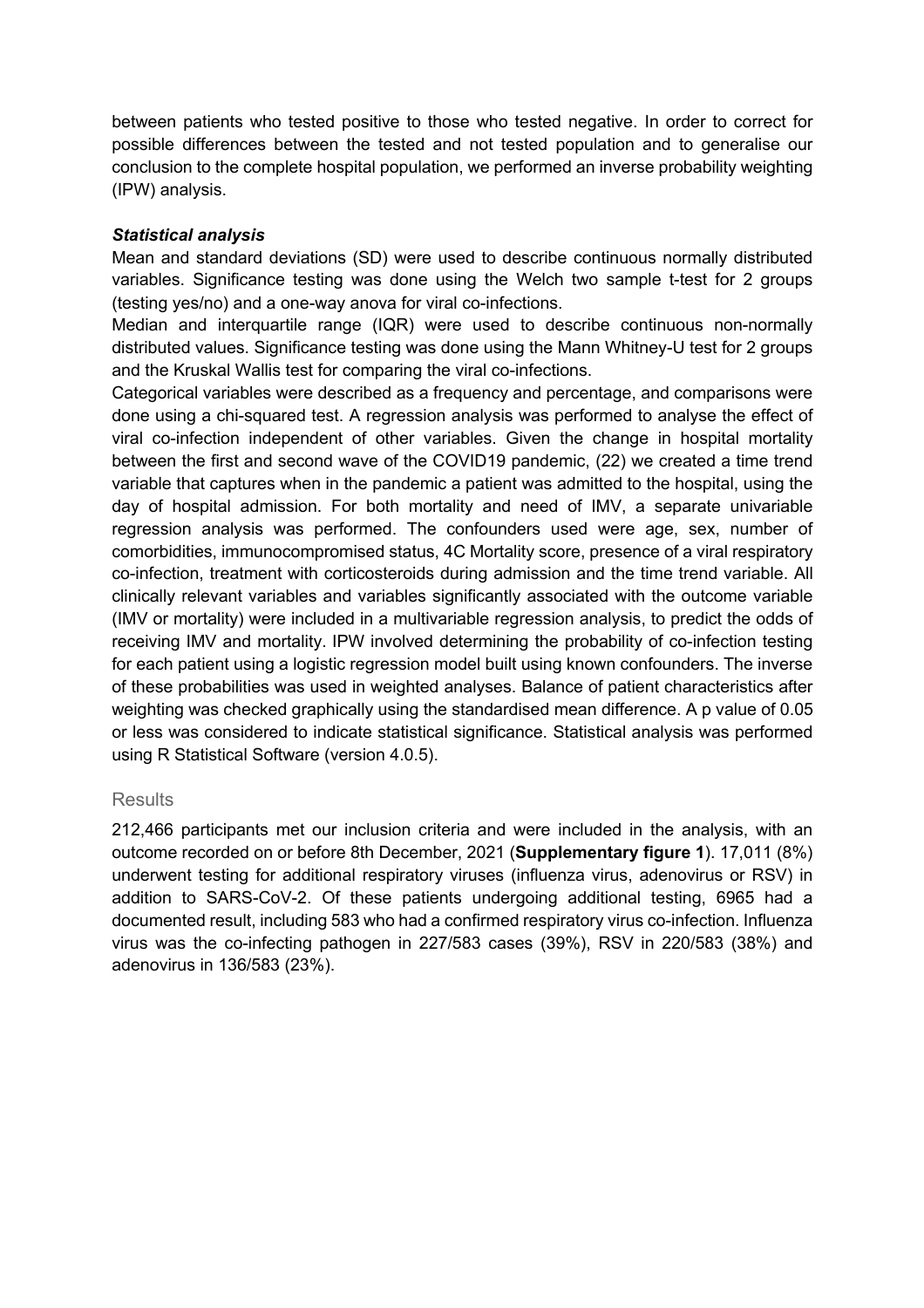

#### **Supplementary figure 1: Study flowchart**

#### Clinical features associated with respiratory virus co-infection

We first sought to understand the characteristics of the sub-group of patients undergoing testing for respiratory viruses in addition to SARS-CoV-2 (**Supplementary table 2**). Overall, additional testing was associated with more severe disease. The proportion of patients admitted to critical care was higher among those undergoing additional testing (27.6% vs. 16.4%) as was the proportion of people who received IMV (10.4% vs 4.7%).

Within the sub-group of tested patients with a documented positive or negative result (n=6965) we then analysed patient characteristics and outcomes associated with co-infection (**Supplementary table 3**). In an unadjusted analysis, patients with respiratory virus coinfections were older. The highest proportion of people needing IMV was observed in people with influenza co-infection (23.5%), followed by 16.8% of RSV co-infected patients, 16.2% of SARS-CoV-2 mono-infected patients and 15.4% of adenovirus co-infections. In-hospital mortality was higher in all co-infection groups compared to SARS-CoV-2 mono-infection.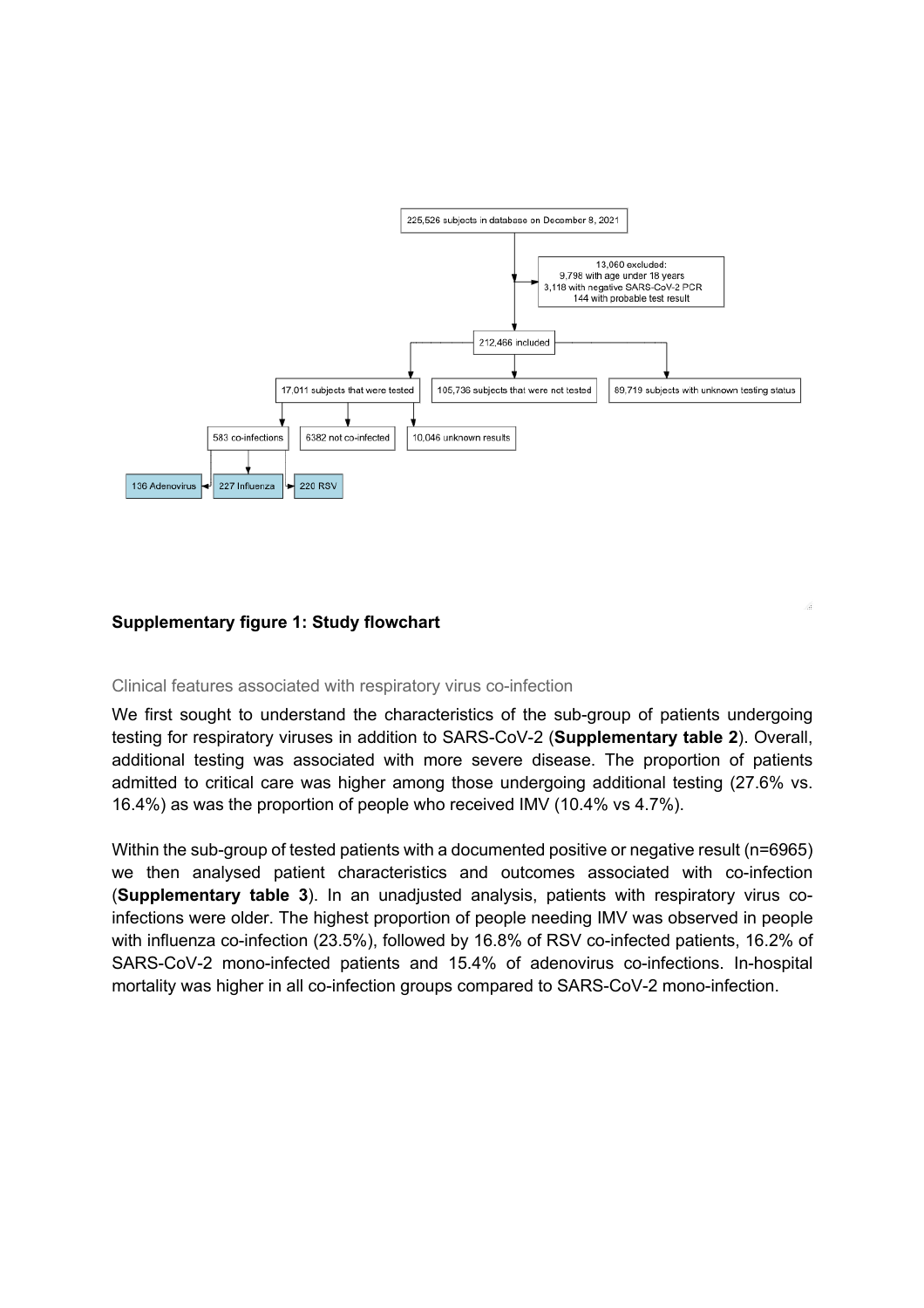|                                               | Adenovirus<br>co-infection<br>$(n=136)$ | Influenza co-<br>infection<br>$(n=227)$ | RSV co-<br>infection<br>$(n=220)$ | No co-<br>infection<br>$(n=6382)$ | p value |
|-----------------------------------------------|-----------------------------------------|-----------------------------------------|-----------------------------------|-----------------------------------|---------|
| Sex, male (%)                                 | 72 (52.9)                               | 146 (64.9)                              | 125(57.1)                         | 3657 (57.4)                       | 0.101   |
| Median age, years (IQR)                       | 71.0 (53.8 to<br>83.0)                  | 68.0 (56.0 to<br>80.5)                  | 71.0 (57.0<br>to 82.0)            | 64.0 (51.0<br>to 77.0)            | < 0.001 |
| Median number of<br>comorbidities (IQR)       | 1.0 $(0.0)$ to<br>2.0)                  | 1.0 $(0.0)$ to<br>(2.0)                 | 1.0 $(0.0)$ to<br>(2.0)           | 1.0 $(0.0)$ to<br>(2.0)           | 0.002   |
| Immunocompromised (%)                         | 20(15.2)                                | 37(17.0)                                | 32(15.1)                          | 882 (14.5)                        | 0.784   |
| Median 4C Mortality score<br>$(23)$ (IQR)     | 9.0 (6.0 to<br>11.0)                    | 9.0 (6.0 to<br>11.5)                    | 10.0 (6.8 to<br>12.0)             | 8.0 (5.0 to<br>11.0               | < 0.001 |
| Median clinical frailty (IQR)                 | 4(2 to 6)                               | $4(2 \text{ to } 5.3)$                  | 4(3 to 6)                         | 3(2 to 5)                         | < 0.001 |
| Median respiratory rate, per<br>minute (IQR)  | 22.0 (18.0 to<br>26.3)                  | 21.0 (18.0 to<br>(28.0)                 | 22.0 (20.0)<br>to $28.0$ )        | 22.0 (18.0<br>to $27.0$ )         | 0.300   |
| Temperature, degrees<br>Celsius (mean (SD))   | 37.5(0.9)                               | 37.6(1.1)                               | 37.6(0.9)                         | 37.5(1.0)                         | 0.400   |
| Median systolic blood<br>pressure, mmHg (IQR) | 107 (99 to<br>135)                      | 124 (102 to<br>145)                     | 117 (104 to<br>133)               | 109 (102 to<br>118)               | 0.020   |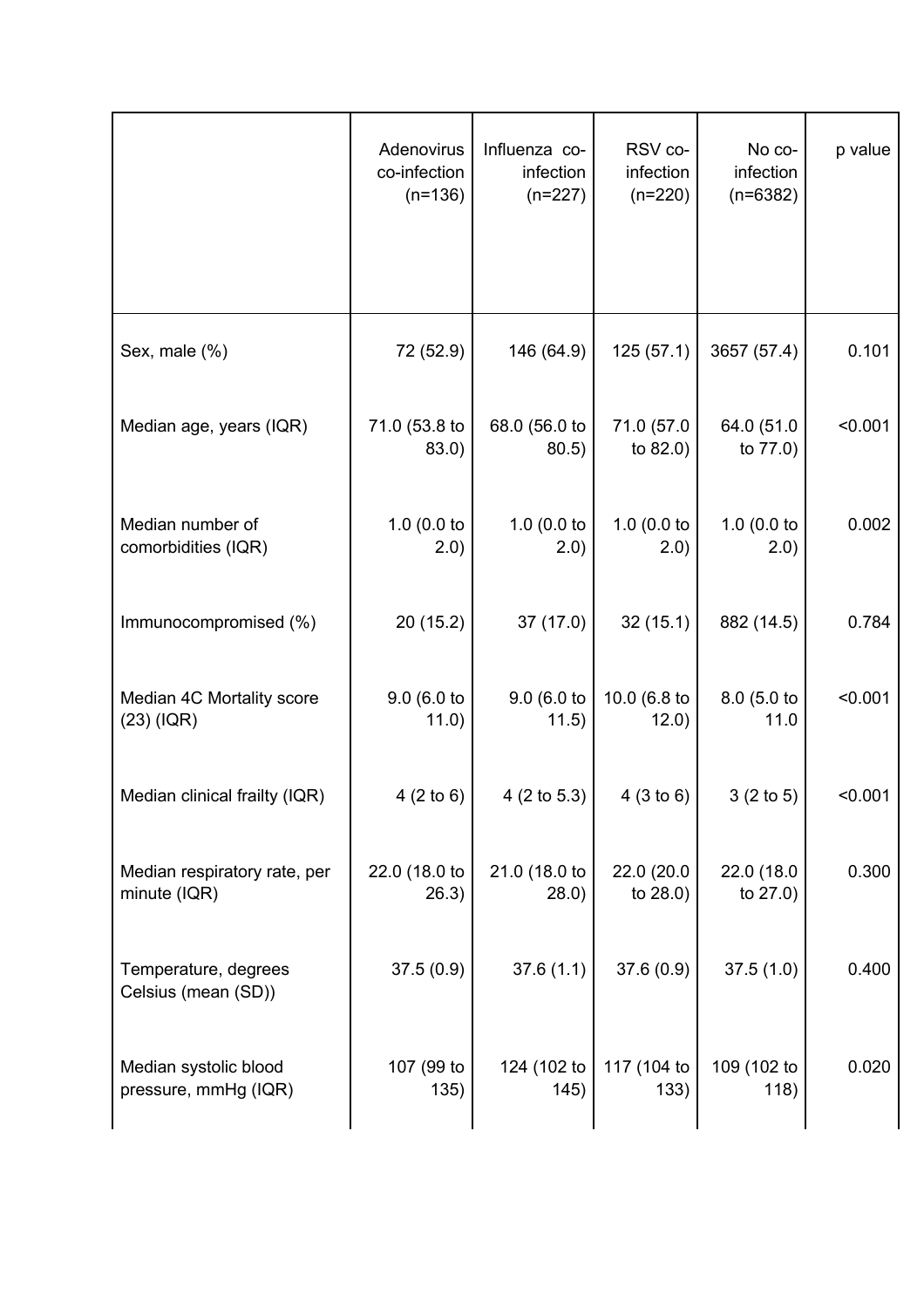| Median diastolic blood<br>pressure, mmHg (IQR) | 66 (54 to 70)            | 69 (57 to 79)          | 67 (58 to<br>82)          | 61 (54 to<br>70)       | 0.025   |
|------------------------------------------------|--------------------------|------------------------|---------------------------|------------------------|---------|
| Median SaO2 (IQR)                              | 94 (92 to 96)            | 94 (91 to 96)          | 93 (90 to<br>95)          | 94 (91 to<br>96)       | 0.017   |
| Median FiO2 (IQR)                              | $0.35(0.28)$ to<br>0.60) | 0.40 (0.29 to<br>0.60) | 0.37(0.29)<br>to $0.61$ ) | 0.40(0.29)<br>to 0.75) | < 0.001 |
| Median hospital length of<br>stay, days (IQR)  | 11 (5 to 23)             |                        | 13 (6 to 29) 11 (6 to 21) | 11 (6 to 23)           | 0.087   |
| Critical care admission (%)                    | 30(22.6)                 | 72 (33.0)              | 51(23.4)                  | 2239 (36.1)            | < 0.001 |
| Treated with steroids *                        | 41 (67.2)                | 40 (85.1)              | 36 (72.0)                 | 4006 (85.3)            | < 0.001 |
| Invasive mechanical<br>ventilation (%)         | 21(15.4)                 | 52(23.5)               | 37(16.8)                  | 1016 (16.2)            | 0.037   |
| In-hospital mortality (%)                      | 40 (29.4)                | 70 (30.8)              | 67 (30.5)                 | 1357 (21.3)            | < 0.001 |

**Supplementary table 3: Characteristics and outcomes associated with respiratory virus co-infections** *Patients were defined as being immunocompromised if they had received a solid organ transplant, bone marrow or stem cell transplantation in the last 6 months, active chemotherapy, lung cancer with radical radiotherapy, cancer of the blood or bone marrow, immunotherapy for cancer or other targeted cancer treatment that affect the immune system, inborn errors of metabolism (such as severe combined immunodeficiency (SCID) or homozygous sickle cell), HIV positive or used pre-admission immunosuppressive therapy. \*Treatment with systemic corticosteroids included treatment with dexamethasone, hydrocortisone, prednisolone, prednisone or methylprednisolone. Only includes patients hospitalised after the release of the RECOVERY trial who also needed supplemental oxygen.* 

We then performed a logistic regression analysis to investigate the odds of receiving IMV (**Supplementary figure 2A**) and in-hospital mortality (**Supplementary figure 2B**) for different variables. The odds of receiving IMV are higher for patients with an influenza co-infection compared to those without co-infection whereas this was not observed for people with RSV or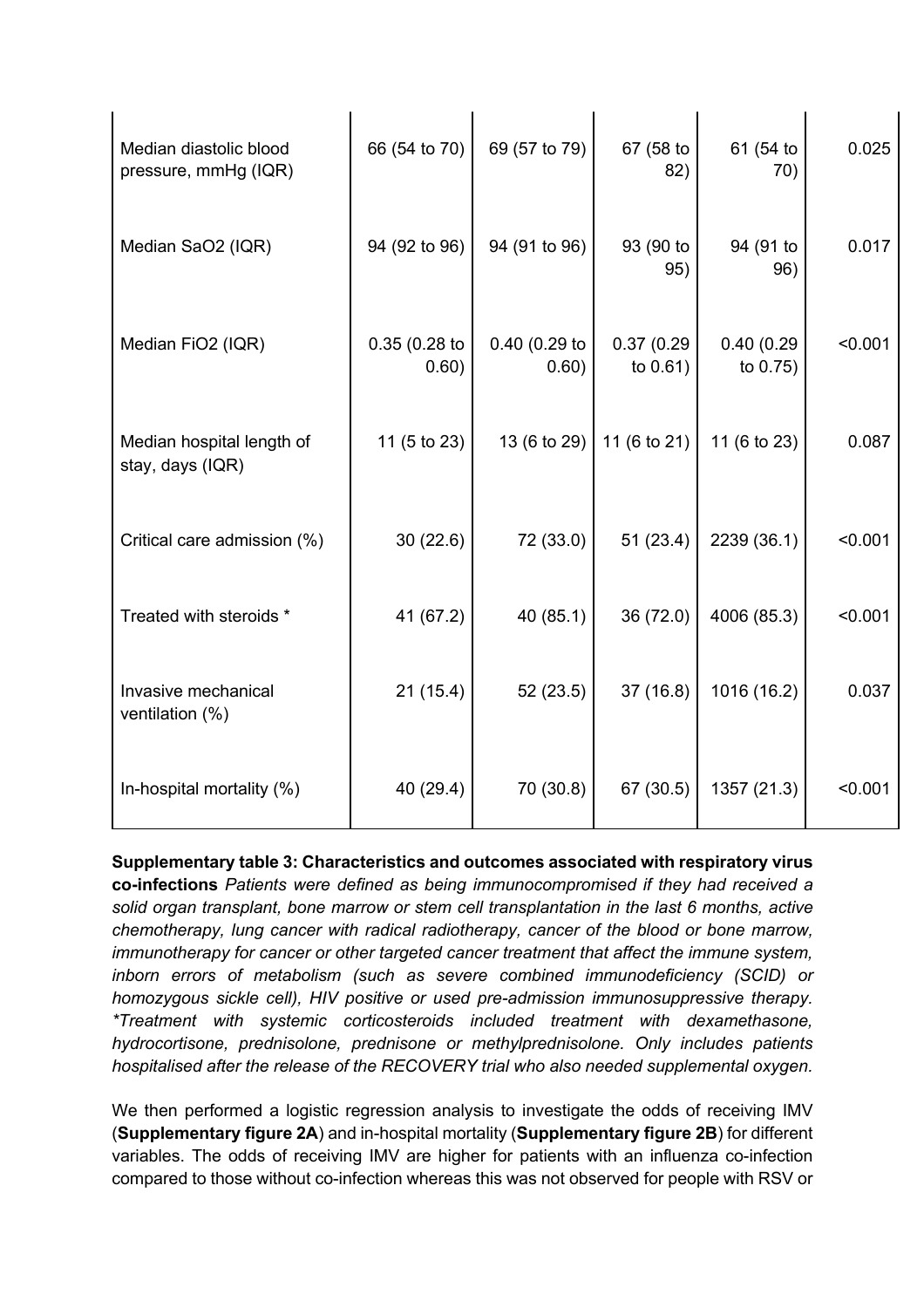adenovirus co-infection. Co-infection with either adenovirus or influenza was associated with increased odds of in-hospital mortality.

**Supplementary figure 2: Multivariable logistic regression model** *Treatment with systemic corticosteroids included treatment with dexamethasone, hydrocortisone, prednisolone, prednisone or methylprednisolone*



*A) Multivariable logistic regression model with IMV as the outcome variable*



*B) Multivariable logistic regression model with in-hospital mortality as the outcome variable.*

#### Inverse probability weighting

To correct for the observed differences between the tested and the untested populations (**supplementary table 2**), an inverse probability weighting analysis was performed. This weight was based on the probability to have undergone additional testing. Standardised mean differences before and after weighting for the tested and not tested group can be found in **supplementary figure 3**. The multivariable regression analysis with IMV as the outcome variable was repeated with the same predictor variables as in the unweighted analysis (**Supplementary table 4**). The OR for IMV in influenza co-infection was 4.14 (95% CI 2.00- 8.49, p=0.0001). Similarly, the multivariable regression analysis with in-hospital mortality as the outcome variable was repeated. The OR for in-hospital mortality in influenza co-infected patients was 2.35 (95% CI 1.07-5.12, p value 0.031) (**Supplementary table 5**)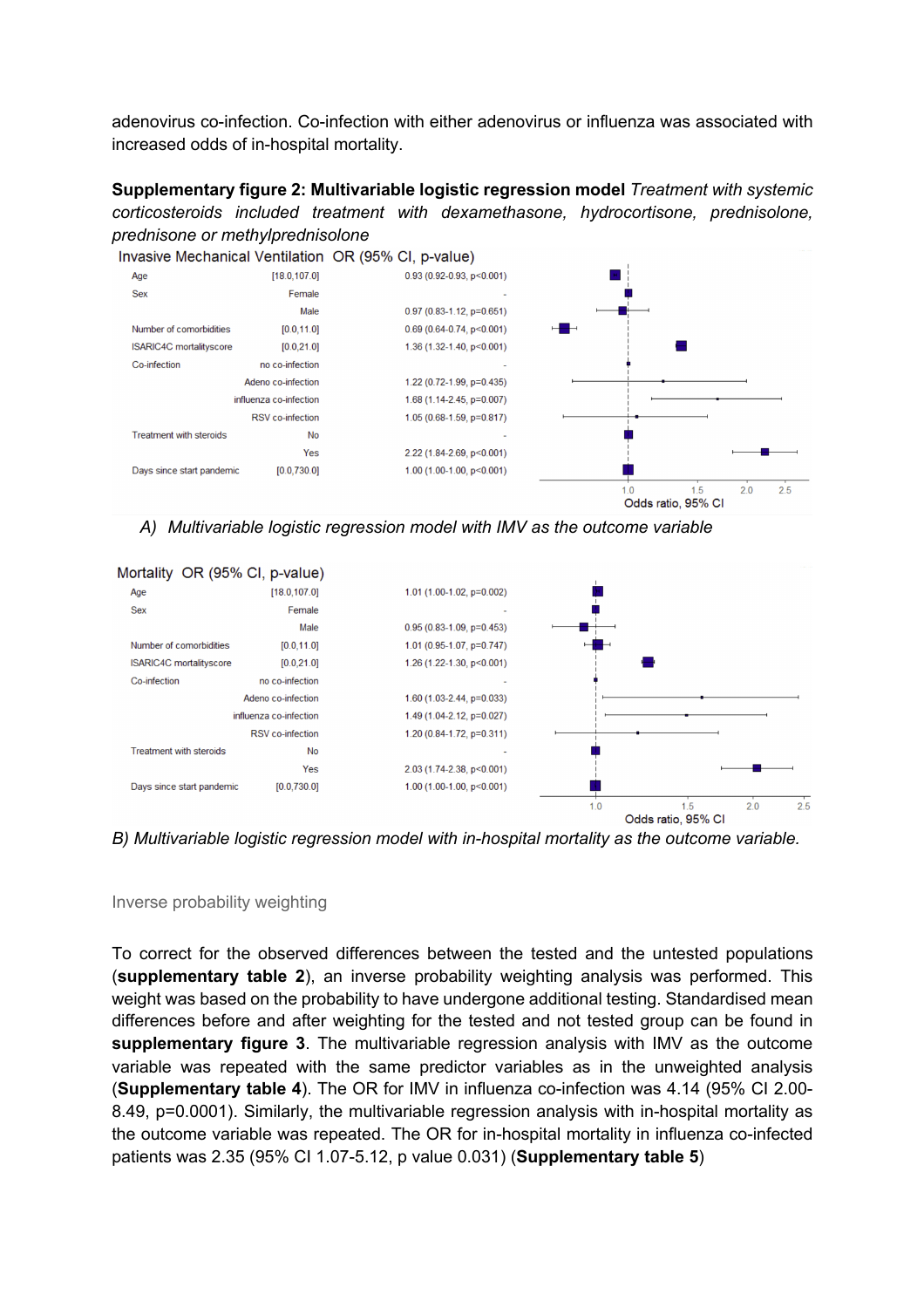|                              | OR for receiving IMV (95% CI) | p value |
|------------------------------|-------------------------------|---------|
| SARS-CoV-2 mono-infection    |                               |         |
| Adenovirus co-infection      | $0.64(0.18-1.68)$             | 0.415   |
| Influenza virus co-infection | 4.14 (2.00-8.49)              | 0.0001  |
| RSV co-infection             | $0.78(0.15-2.70)$             | 0.730   |

**Supplementary table 4***: Weighted multivariable logistic regression analysis with IMV as the outcome variable*

|                              | OR for in-hospital mortality (95% CI) | p value |
|------------------------------|---------------------------------------|---------|
| SARS-CoV-2 mono-infection    |                                       |         |
| Adenovirus co-infection      | $1.53(0.67-3.33)$                     | 0.294   |
| Influenza virus co-infection | $2.35(1.07 - 5.12)$                   | 0.031   |
| RSV co-infection             | $0.60(0.69-2.10)$                     | 0.473   |

**Supplementary table 5***: Weighted multivariable logistic regression analysis with in-hospital as the outcome variable*

#### **Discussion**

In this study of hospitalised people with COVID-19, we demonstrated that influenza coinfection was associated with increased odds of receiving IMV, and both adenovirus and influenza co-infection were associated with increased in-hospital mortality.

The number of viral co-infections in COVID-19 differs widely between studies, and absolute numbers are small making comparison difficult. (3,6,9–11,13,25) In our population 1.3% of SARS-CoV-2 positive patients also tested positive for influenza virus, a bit higher than some pooled estimates from meta-analysis (0.3-0.8). (25–27) In our study, 1.2% had an RSV coinfection, lower than some previously reported numbers (5,11,28) Finally, 0.8% of our population had an adenovirus co-infection. Previous studies reported both similar (28) and lower (5,11) numbers of adenovirus co-infections. Of course, the prevalence of co-infections is mostly determined by the prevalence of these infections in the community.

Most earlier research (**supplementary table 1**) consisted of small studies and only a few reported outcome data or compared outcomes between people with/without co-infection. Ding and colleagues (29) identified 5 patients co-infected with influenza and SARS-CoV-2, out of 115 SARS-CoV-2 positive hospitalised patients. These 5 patients did not need ICU admission or IMV and all were discharged alive. Chekuri and colleagues (30) did compare SARS-CoV-2 mono-infected patients to co-infected patients. In this co-infected group, other human coronaviruses were most common, followed by rhinovirus/enterovirus. No influenza co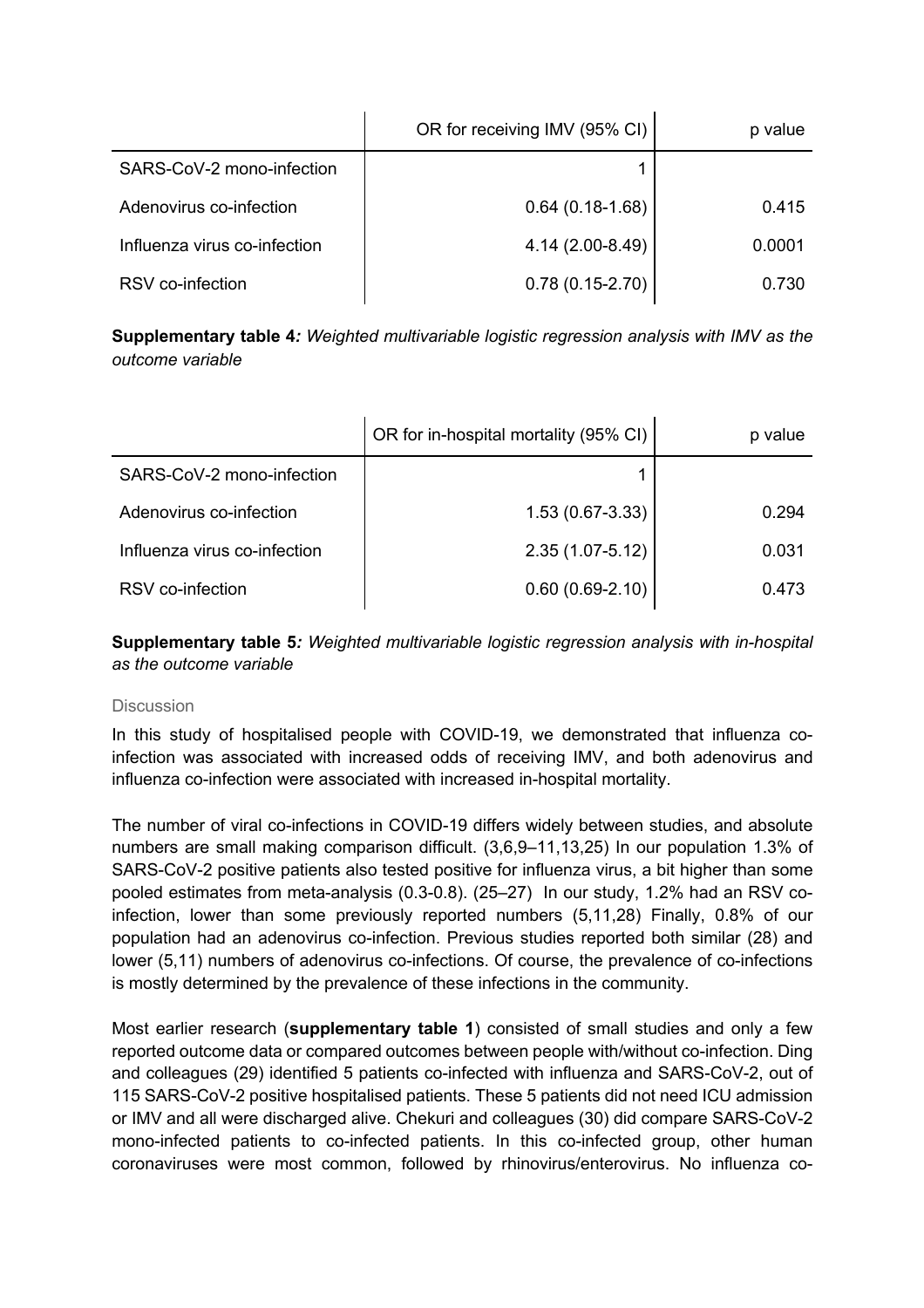infections were found. Compared to the SARS-CoV-2 only group, the co-infected group was less likely to require oxygen treatment and was not associated with worse outcomes in an adjusted analysis. Drake and colleagues (31) found 138 influenza co-infected patients, including children, in which a prolonged duration of hospital admission was found, although this was not corrected for likelihood of being tested. Finally, Alosaimi and colleagues (6) identified 30 co-infected patients out of 48 hospitalised (14 ICU) SARS-CoV-2 positive patients and found that influenza co-infection was associated with mortality.

Our study had several strengths. Firstly, this is the largest study of people with COVID-19 undergoing additional testing for endemic respiratory viruses, reporting 583 confirmed coinfections and 6382 confirmed SARS-CoV-2 mono-infections. Secondly, we recruited patients over an 18-month period. Finally, we report outcome data for the majority of patients (>98% available for IMV and >99% for mortality)

There are some weaknesses in our study. Firstly, there is a risk of selection bias because the subjects that were tested differed from untested patients (**Supplementary table 2**), particularly in severity of illness: being more unwell increased the probability of testing for coinfections. Patients were tested or not tested for a variety of reasons, like illness severity, but also laboratory capacity. In order to correct for these differences and extrapolate our results from the tested to the complete hospital population, an inverse probability weighting analysis was performed, which confirmed the results from the unweighted multivariable logistic regression analysis. Influenza co-infection remained associated with receipt of IMV in the reweighted population, with an OR that was larger than in the unweighted analysis (3.93 vs 1.68, respectively) but with wider confidence intervals. As in the unweighted analysis, neither RSV nor adenovirus co-infection had a significant association with IMV. Furthermore, adenovirus and RSV co-infection do not show the same effect on IMV as influenza co-infection shows, making it unlikely that this association is limited to the tested population rather than the hospital population. A similar result was seen in the weighted multivariable regression analysis using in-hospital mortality as the outcome variable, with a larger OR in the weighted analysis compared to the unweighted analysis (2.46 vs 1.49, respectively). The case report form used for data collection did not collect the date of testing for additional viruses and it is likely testing would have been done after admission and therefore community versus nosocomial acquisition cannot be determined. As hospital acquired viral respiratory infection is rare (24), we assume that viral co-infection was present at hospital admission in the majority of our study patients. Lastly, most patients were admitted before COVID-19 vaccinations were available.

Influenza virus and SARS-CoV-2 can both cause severe damage in the lungs and lead to ARDS. (6,19) In a comparison of plasma samples from fatal H1N1 influenza A virus infection and SARS-CoV-2, we have previously demonstrated that in comparison to COVID-19, influenza is associated with a comparatively greater elevation in concentrations of some proinflammatory cytokines (IL-18, IL-1β) and pro-thrombotic mediators (vWF-A2, tissue factor, thrombomodulin), and equivalent concentrations of IL-6. (32) In contrast, elevated GM-CSF is a distinct feature of COVID-19. It is plausible that co-infection with influenza viruses and SARS-CoV-2 could 'synergise' activation of innate immunity and exacerbate immunopathology, increasing pulmonary damage and progression to ARDS. (6) Testing this hypothesis in samples from co-infected patients is an important research goal.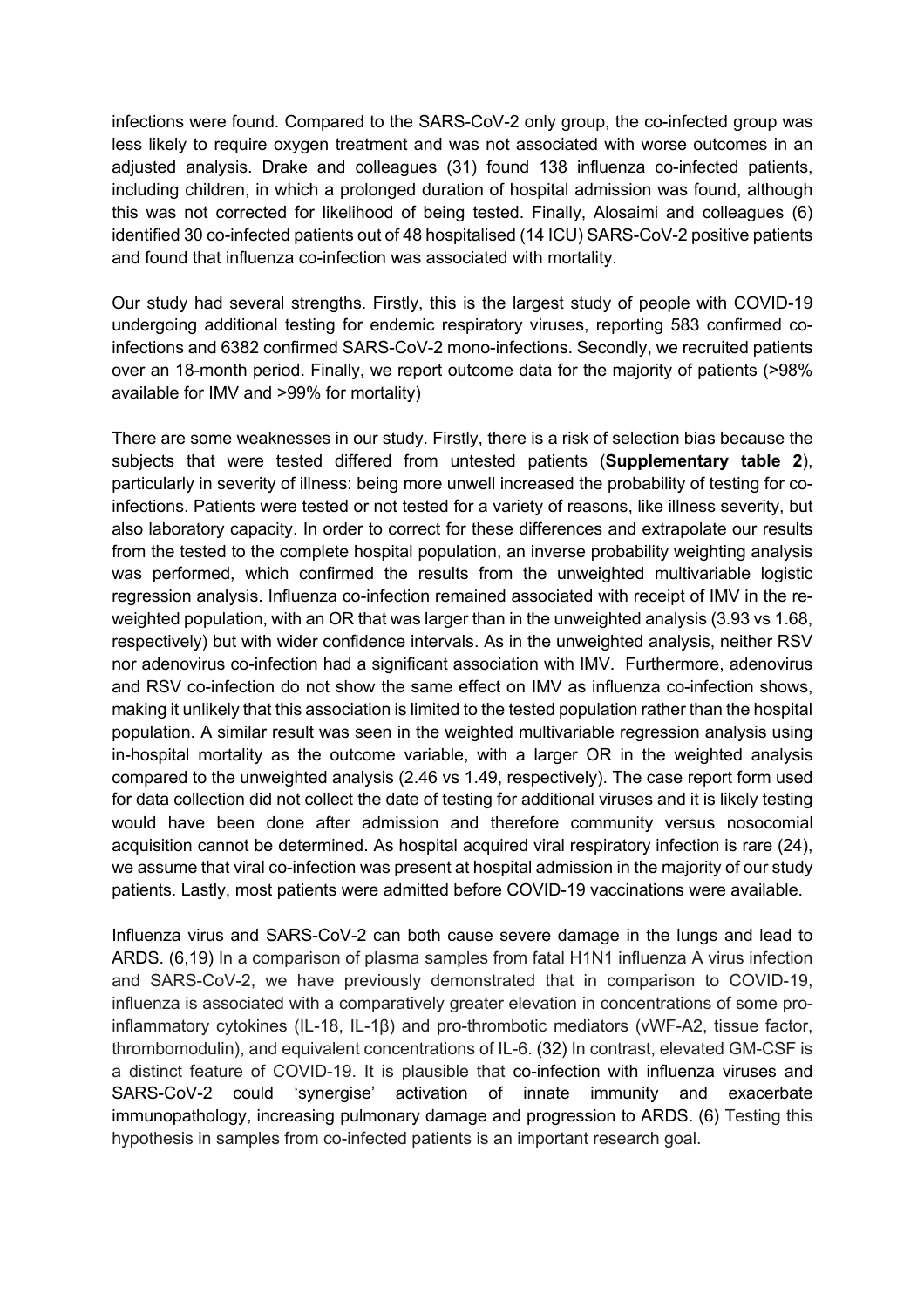Although respiratory viral co-infections were uncommon during the first two years of the pandemic, as public health guidance changes and social mixing increases, co-circulation of additional respiratory viruses will also increase leading to more co-infections. Concerningly, we report an association between influenza co-infection and receipt of IMV and in-hospital mortality, in addition to adenovirus and in-hospital mortality. This emphasises the importance of preventive measures to reduce the disease burden associated with these viruses, in particular influenza vaccination. The adoption of more widespread testing would facilitate identification of hospital inpatients at high risk of deterioration and death, and may identify patients in whom different therapeutic strategies may be more effective.

# Funding

This work was supported by the National Institute for Health Research (NIHR) [CO-CIN-01], the Medical Research Council [MC\_PC\_19059] and by the NIHR Health Protection Research Unit (HPRU) in Emerging and Zoonotic Infections at University of Liverpool in partnership with Public Health England (PHE), in collaboration with Liverpool School of Tropical Medicine and the University of Oxford [200907], NIHR HPRU in Respiratory Infections at Imperial College London with PHE [200927], Wellcome Trust and Department for International Development [215091/Z/18/Z], and the Bill and Melinda Gates Foundation [OPP1209135], and Liverpool Experimental Cancer Medicine Centre (C18616/A25153), NIHR Biomedical Research Centre at Imperial College London [IS-BRC-1215-20013], EU Platform for European Preparedness Against (Re-) emerging Epidemics (PREPARE) [FP7 project 602525], Edinburgh-Leiden One Health solutions partnership and NIHR Clinical Research Network for providing infrastructure support for this research. JKB gratefully acknowledges funding support from a Wellcome Trust Senior Research Fellowship (223164/Z/21/Z), BBSRC Institute Strategic Programme Grant to the Roslin Institute (BB/P013732/1, BB/P013759/1), UKRI (MC\_PC\_20004, MC\_PC\_19025, MC\_PC\_1905, MRNO2995X/1), and the UK Intensive Care Society.

# Acknowledgements

This work uses data provided by patients and collected by the NHS as part of their care and support. We are extremely grateful to the front-line NHS clinical and research staff and volunteer medical students who collected this data in challenging circumstances; and the generosity of the participants and their families for their individual contributions in these difficult times. We also acknowledge the support of Jeremy J Farrar (Wellcome Trust) and Nahoko Shindo (WHO). The authors would like to acknowledge the support of the eDRIS Team (Public Health Scotland) for their involvement in obtaining approvals, provisioning and linking data and the use of the secure analytical platform within the National Safe Haven

# Conflicts of interest

All authors declare support from the NIHR, the Medical Research Council (MRC), the NIHR Health Protection Research Unit (HPRU) in Emerging and Zoonotic Infections at University of Liverpool, the NIHR HPRU in Respiratory Infections at Imperial College London, the NIHR Biomedical Research Centre (BRC) at Imperial College London, and the NIHR Clinical Research Network, for the submitted work. JKB and ABD report grants from the UK Department of Health and Social Care (DHSC), during the conduct of the study, and grants from Wellcome Trust,. PJMO reports personal fees from consultancies (GlaxoSmithKline, Janssen, Bavarian Nordic, Pfizer, and Cepheid) and from the European Respiratory Society, grants from MRC, MRC Global Challenge Research Fund, the EU, NIHR BRC, MRC–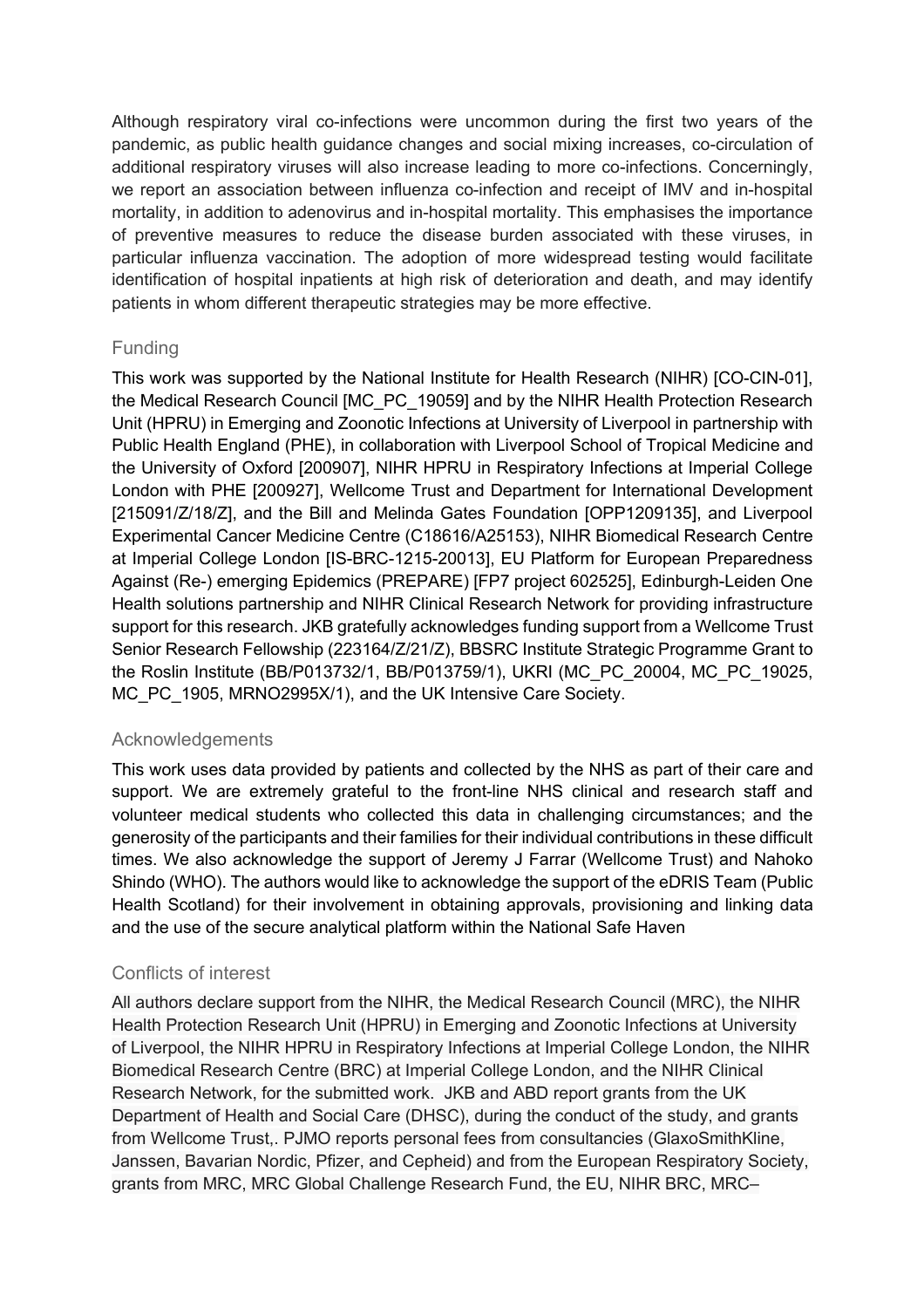GlaxoSmithKline, Wellcome Trust, NIHR (HPRU in Respiratory Infection), and is an NIHR senior investigator outside the submitted work. PJMO's role as President of the British Society for Immunology was unpaid but travel and accommodation at some meetings was provided by the Society. JKB reports grants from MRC. MGS reports grants from DHSC, NIHR UK, MRC, HPRU in Emerging and Zoonotic Infections, and University of Liverpool, during the conduct of the study, and is chair of the scientific advisory board and a minority shareholder at Integrum Scientific, outside the submitted work.

#### Authorship contributions

MCS, CDR, and LGV, PJMO, MGS, GHG, and JKB conceived the analysis. JKB and MGS conceived the study and led the study team. JKB, MGS and PJMO acquired the funding. EMH, ABD, and NL provided guidance on methodology and interpretation. MCS, CDR, EMH, and ABD curated the data.HEH and MG were project administrators. CDR, GHG, and JKB supervised the work. MCS did the formal analysis and wrote the original draft of the manuscript. CDR, EMH, ABD, NL, LGV, PJMO, MGS, GHG, and JKB reviewed and edited the manuscript.

#### Authorship supplement

#### ISARIC4C Investigators

*Consortium Lead Investigator*: J Kenneth Baillie. *Chief Investigator*: Malcolm G Semple. *Co-Lead Investigator*: Peter JM Openshaw. *ISARIC Clinical Coordinator*: Gail Carson. *Co-Investigator*: Beatrice Alex, Benjamin Bach, Wendy S Barclay, Debby Bogaert, Meera Chand, Graham S Cooke, Annemarie B Docherty, Jake Dunning, Ana da Silva Filipe, Tom Fletcher, Christoper A Green, Ewen M Harrison, Julian A Hiscox, Antonia Ying Wai Ho, Peter W Horby, Samreen Ijaz, Saye Khoo, Paul Klenerman, Andrew Law, Wei Shen Lim, Alexander J Mentzer, Laura Merson, Alison M Meynert, Mahdad Noursadeghi, Shona C Moore, Massimo Palmarini, William A Paxton, Georgios Pollakis, Nicholas Price, Andrew Rambaut, David L Robertson, Clark D Russell, Vanessa Sancho-Shimizu, Janet T Scott, Thushan de Silva, Louise Sigfrid, Tom Solomon, Shiranee Sriskandan, David Stuart, Charlotte Summers, Richard S Tedder, Emma C Thomson, AA Roger Thompson, Ryan S Thwaites, Lance CW Turtle, Rishi K Gupta, Maria Zambon. *Project Manager*: Hayley Hardwick, Chloe Donohue, Ruth Lyons, Fiona Griffiths, Wilna Oosthuyzen. *Data Analyst*: Lisa Norman, Riinu Pius, Thomas M Drake, Cameron J Fairfield, Stephen R Knight, Kenneth A Mclean, Derek Murphy, Catherine A Shaw. *Data and Information System Manager*: Jo Dalton, Michelle Girvan, Egle Saviciute, Stephanie Roberts, Janet Harrison, Laura Marsh, Marie Connor, Sophie Halpin, Clare Jackson, Carrol Gamble. *Data Integration and Presentation*: Gary Leeming, Andrew Law, Murray Wham, Sara Clohisey, Ross Hendry, James Scott-Brown. *Material Management*: William Greenhalf, Victoria Shaw, Sara McDonald. *Patient Engagement*: Seán Keating. *Outbreak Laboratory Staff and Volunteers*: Katie A. Ahmed, Jane A Armstrong, Milton Ashworth, Innocent G Asiimwe, Siddharth Bakshi, Samantha L Barlow, Laura Booth, Benjamin Brennan, Katie Bullock, Benjamin WA Catterall, Jordan J Clark, Emily A Clarke, Sarah Cole, Louise Cooper,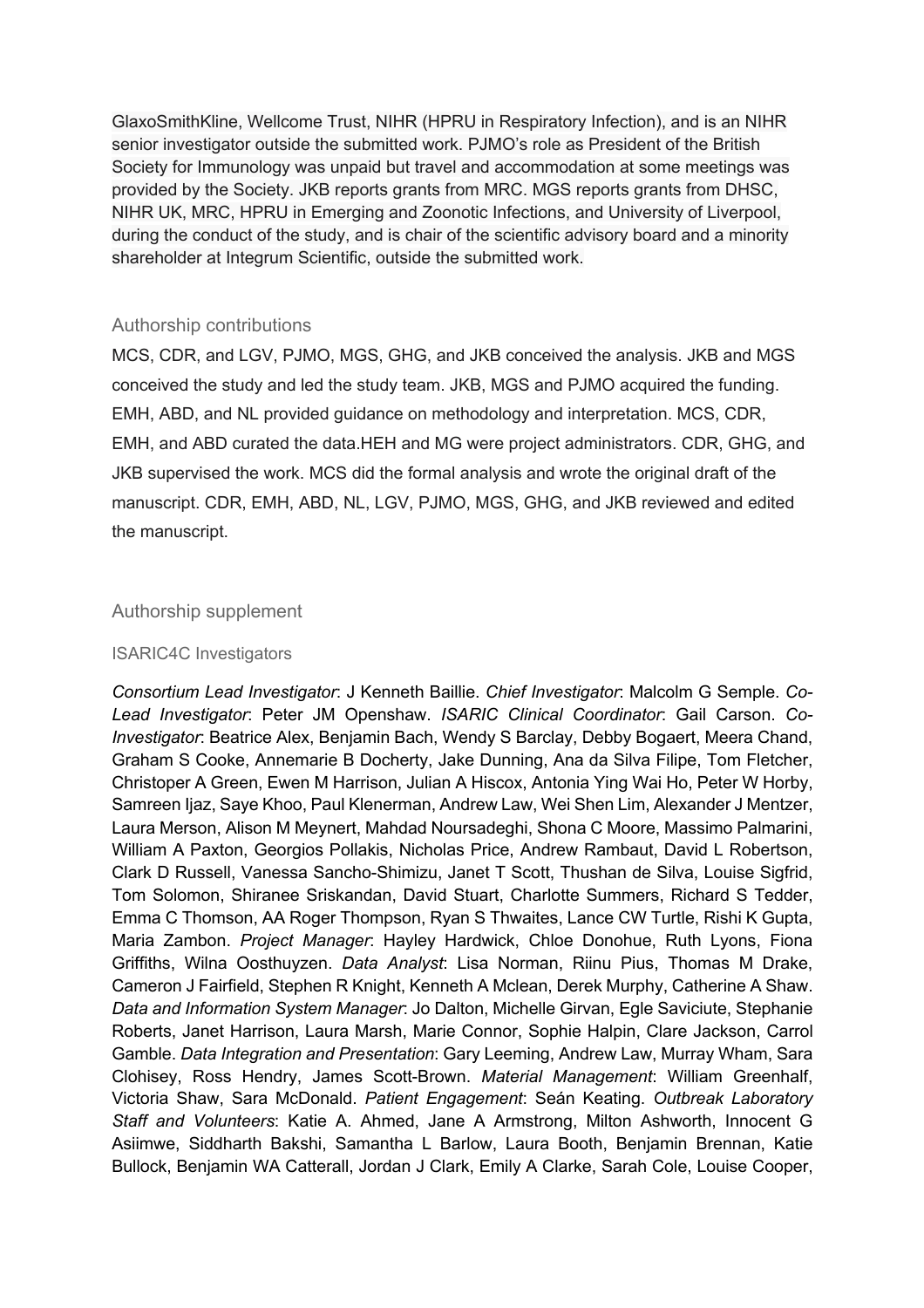Helen Cox, Christopher Davis, Oslem Dincarslan, Chris Dunn, Philip Dyer, Angela Elliott, Anthony Evans, Lorna Finch, Lewis WS Fisher, Terry Foster, Isabel Garcia-Dorival, William Greenhalf, Philip Gunning, Catherine Hartley, Rebecca L Jensen, Christopher B Jones, Trevor R Jones, Shadia Khandaker, Katharine King, Robyn T. Kiy, Chrysa Koukorava, Annette Lake, Suzannah Lant, Diane Latawiec, Lara Lavelle-Langham, Daniella Lefteri, Lauren Lett, Lucia A Livoti, Maria Mancini, Sarah McDonald, Laurence McEvoy, John McLauchlan, Soeren Metelmann, Nahida S Miah, Joanna Middleton, Joyce Mitchell, Shona C Moore, Ellen G Murphy, Rebekah Penrice-Randal, Jack Pilgrim, Tessa Prince, Will Reynolds, P. Matthew Ridley, Debby Sales, Victoria E Shaw, Rebecca K Shears, Benjamin Small, Krishanthi S Subramaniam, Agnieska Szemiel, Aislynn Taggart, Jolanta Tanianis-Hughes, Jordan Thomas, Erwan Trochu, Libby van Tonder, Eve Wilcock, J. Eunice Zhang, Lisa Flaherty, Nicole Maziere, Emily Cass, Alejandra Doce Carracedo, Nicola Carlucci, Anthony Holmes, Hannah Massey. *Edinburgh Laboratory Staff and Volunteers*: Lee Murphy, Nicola Wrobel, Sarah McCafferty, Kirstie Morrice, Alan MacLean. *Local Principal Investigators*: Kayode Adeniji, Daniel Agranoff, Ken Agwuh, Dhiraj Ail, Erin L. Aldera, Ana Alegria, Brian Angus, Abdul Ashish, Dougal Atkinson, Shahedal Bari, Gavin Barlow, Stella Barnass, Nicholas Barrett, Christopher Bassford, Sneha Basude, David Baxter, Michael Beadsworth, Jolanta Bernatoniene, John Berridge, Nicola Best, Pieter Bothma, David Chadwick, Robin Brittain-Long, Naomi Bulteel, Tom Burden, Andrew Burtenshaw, Vikki Caruth, David Chadwick, Duncan Chambler, Nigel Chee, Jenny Child, Srikanth Chukkambotla, Tom Clark, Paul Collini, Catherine Cosgrove, Jason Cupitt, Maria-Teresa Cutino-Moguel, Paul Dark, Chris Dawson, Samir Dervisevic, Phil Donnison, Sam Douthwaite, Ingrid DuRand, Ahilanadan Dushianthan, Tristan Dyer, Cariad Evans, Chi Eziefula, Chrisopher Fegan, Adam Finn, Duncan Fullerton, Sanjeev Garg, Sanjeev Garg, Atul Garg, Effrossyni Gkrania-Klotsas, Jo Godden, Arthur Goldsmith, Clive Graham, Elaine Hardy, Stuart Hartshorn, Daniel Harvey, Peter Havalda, Daniel B Hawcutt, Maria Hobrok, Luke Hodgson, Anil Hormis, Michael Jacobs, Susan Jain, Paul Jennings, Agilan Kaliappan, Vidya Kasipandian, Stephen Kegg, Michael Kelsey, Jason Kendall, Caroline Kerrison, Ian Kerslake, Oliver Koch, Gouri Koduri, George Koshy, Shondipon Laha, Steven Laird, Susan Larkin, Tamas Leiner, Patrick Lillie, James Limb, Vanessa Linnett, Jeff Little, Mark Lyttle, Michael MacMahon, Emily MacNaughton, Ravish Mankregod, Huw Masson, Elijah Matovu, Katherine McCullough, Ruth McEwen, Manjula Meda, Gary Mills, Jane Minton, Mariyam Mirfenderesky, Kavya Mohandas, Quen Mok, James Moon, Elinoor Moore, Patrick Morgan, Craig Morris, Katherine Mortimore, Samuel Moses, Mbiye Mpenge, Rohinton Mulla, Michael Murphy, Megan Nagel, Thapas Nagarajan, Mark Nelson, Matthew K. O'Shea, Igor Otahal, Marlies Ostermann, Mark Pais, Selva Panchatsharam, Danai Papakonstantinou, Hassan Paraiso, Brij Patel, Natalie Pattison, Justin Pepperell, Mark Peters, Mandeep Phull, Stefania Pintus, Jagtur Singh Pooni, Frank Post, David Price, Rachel Prout, Nikolas Rae, Henrik Reschreiter, Tim Reynolds, Neil Richardson, Mark Roberts, Devender Roberts, Alistair Rose, Guy Rousseau, Brendan Ryan, Taranprit Saluja, Aarti Shah, Prad Shanmuga, Anil Sharma, Anna Shawcross, Jeremy Sizer, Manu Shankar-Hari, Richard Smith, Catherine Snelson, Nick Spittle, Nikki Staines, Tom Stambach, Richard Stewart, Pradeep Subudhi, Tamas Szakmany, Kate Tatham, Jo Thomas, Chris Thompson, Robert Thompson, Ascanio Tridente, Darell Tupper-Carey, Mary Twagira, Andrew Ustianowski, Nick Vallotton, Lisa Vincent-Smith, Shico Visuvanathan, Alan Vuylsteke, Sam Waddy, Rachel Wake, Andrew Walden, Ingeborg Welters, Tony Whitehouse, Paul Whittaker, Ashley Whittington, Padmasayee Papineni, Meme Wijesinghe, Martin Williams, Lawrence Wilson, Sarah Cole, Stephen Winchester, Martin Wiselka, Adam Wolverson, Daniel G Wootton, Andrew Workman, Bryan Yates, Peter Young.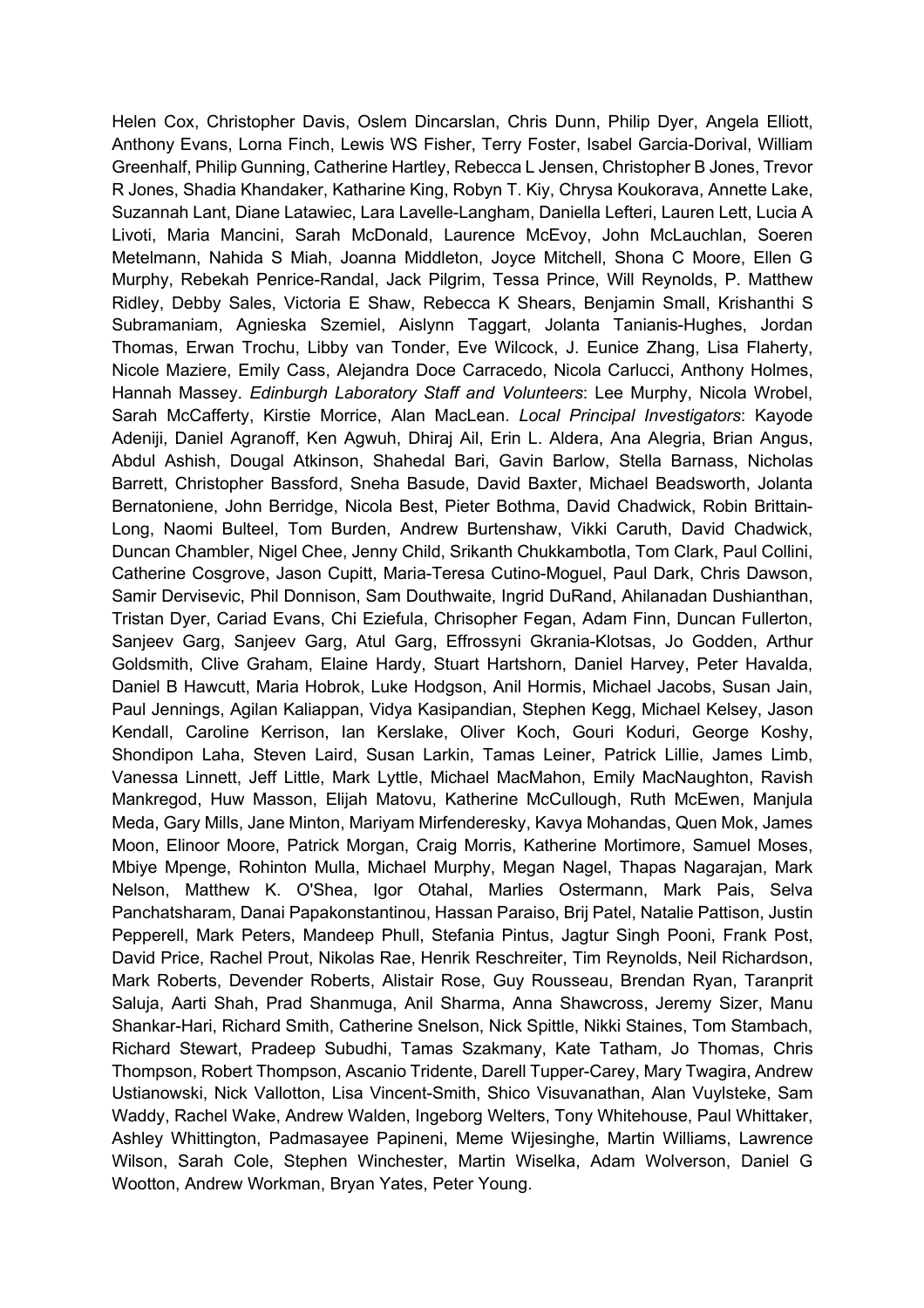### References

- 1. Olsen SJ, Azziz-Baumgartner E, Budd AP, Brammer L, Sullivan S, Pineda RF, et al. Decreased influenza activity during the COVID-19 pandemic-United States, Australia, Chile, and South Africa, 2020. Am J Transplant Off J Am Soc Transplant Am Soc Transpl Surg. 2020 Dec;20(12):3681–5.
- 2. Gomez GB, Mahé C, Chaves SS. Uncertain effects of the pandemic on respiratory viruses. Science. 2021 Jun 4;372(6546):1043–4.
- 3. Kawai S, Fukushima K, Yomota M, Fukuda A, Fujiwara S, Tanaka M, et al. Number of Patients with Influenza and COVID-19 Coinfection in a Single Japanese Hospital during the First Wave. Jpn J Infect Dis. 2021 Nov 22;74(6):570–2.
- 4. Docherty AB, Harrison EM, Green CA, Hardwick HE, Pius R, Norman L, et al. Features of 20 133 UK patients in hospital with covid-19 using the ISARIC WHO Clinical Characterisation Protocol: prospective observational cohort study. BMJ. 2020 May 22;369:m1985.
- 5. Singh V, Upadhyay P, Reddy J, Granger J. SARS-CoV-2 respiratory co-infections: Incidence of viral and bacterial co-pathogens. Int J Infect Dis IJID Off Publ Int Soc Infect Dis. 2021 Apr;105:617–20.
- 6. Alosaimi B, Naeem A, Hamed ME, Alkadi HS, Alanazi T, Al Rehily SS, et al. Influenza co-infection associated with severity and mortality in COVID-19 patients. Virol J. 2021 Dec;18(1):127.
- 7. Bhatraju PK, Ghassemieh BJ, Nichols M, Kim R, Jerome KR, Nalla AK, et al. Covid-19 in Critically Ill Patients in the Seattle Region — Case Series. N Engl J Med. 2020 May 21;382(21):2012–22.
- 8. Castillo EM, Coyne CJ, Brennan JJ, Tomaszewski CA. Rates of coinfection with other respiratory pathogens in patients positive for coronavirus disease 2019 (COVID-19). J Am Coll Emerg Physicians Open. 2020 Jul 2;
- 9. Kim KW, Deveson IW, Pang CNI, Yeang M, Naing Z, Adikari T, et al. Respiratory viral co-infections among SARS-CoV-2 cases confirmed by virome capture sequencing. Sci Rep. 2021 Dec;11(1):3934.
- 10. Lansbury L, Lim B, Baskaran V, Lim WS. Co-infections in people with COVID-19: a systematic review and meta-analysis. J Infect. 2020 Aug;81(2):266–75.
- 11. Kim D, Quinn J, Pinsky B, Shah NH, Brown I. Rates of Co-infection Between SARS-CoV-2 and Other Respiratory Pathogens. JAMA. 2020 May 26;323(20):2085.
- 12. Takahashi M, Egorova NN, Kuno T. COVID-19 and influenza testing in New York City. J Med Virol. 2021 Feb;93(2):698–701.
- 13. Nowak MD, Sordillo EM, Gitman MR, Paniz Mondolfi AE. Coinfection in SARS-CoV-2 infected patients: Where are influenza virus and rhinovirus/enterovirus? J Med Virol. 2020 Oct;92(10):1699–700.
- 14. Chen N, Zhou M, Dong X, Qu J, Gong F, Han Y, et al. Epidemiological and clinical characteristics of 99 cases of 2019 novel coronavirus pneumonia in Wuhan, China: a descriptive study. Lancet Lond Engl. 2020 Feb 15;395(10223):507–13.
- 15. Antony SJ, Almaghlouth NK, Heydemann EL. Are coinfections with COVID-19 and influenza low or underreported? An observational study examining current published literature including three new unpublished cases. J Med Virol. 2020 Nov;92(11):2489– 97.
- 16. Flerlage T, Boyd DF, Meliopoulos V, Thomas PG, Schultz-Cherry S. Influenza virus and SARS-CoV-2: pathogenesis and host responses in the respiratory tract. Nat Rev Microbiol. 2021 Jul;19(7):425–41.
- 17. Sarda C, Palma P, Rello J. Severe influenza: overview in critically ill patients. Curr Opin Crit Care. 2019 Oct;25(5):449–57.
- 18. Deinhardt-Emmer S, Böttcher S, Häring C, Giebeler L, Henke A, Zell R, et al. SARS-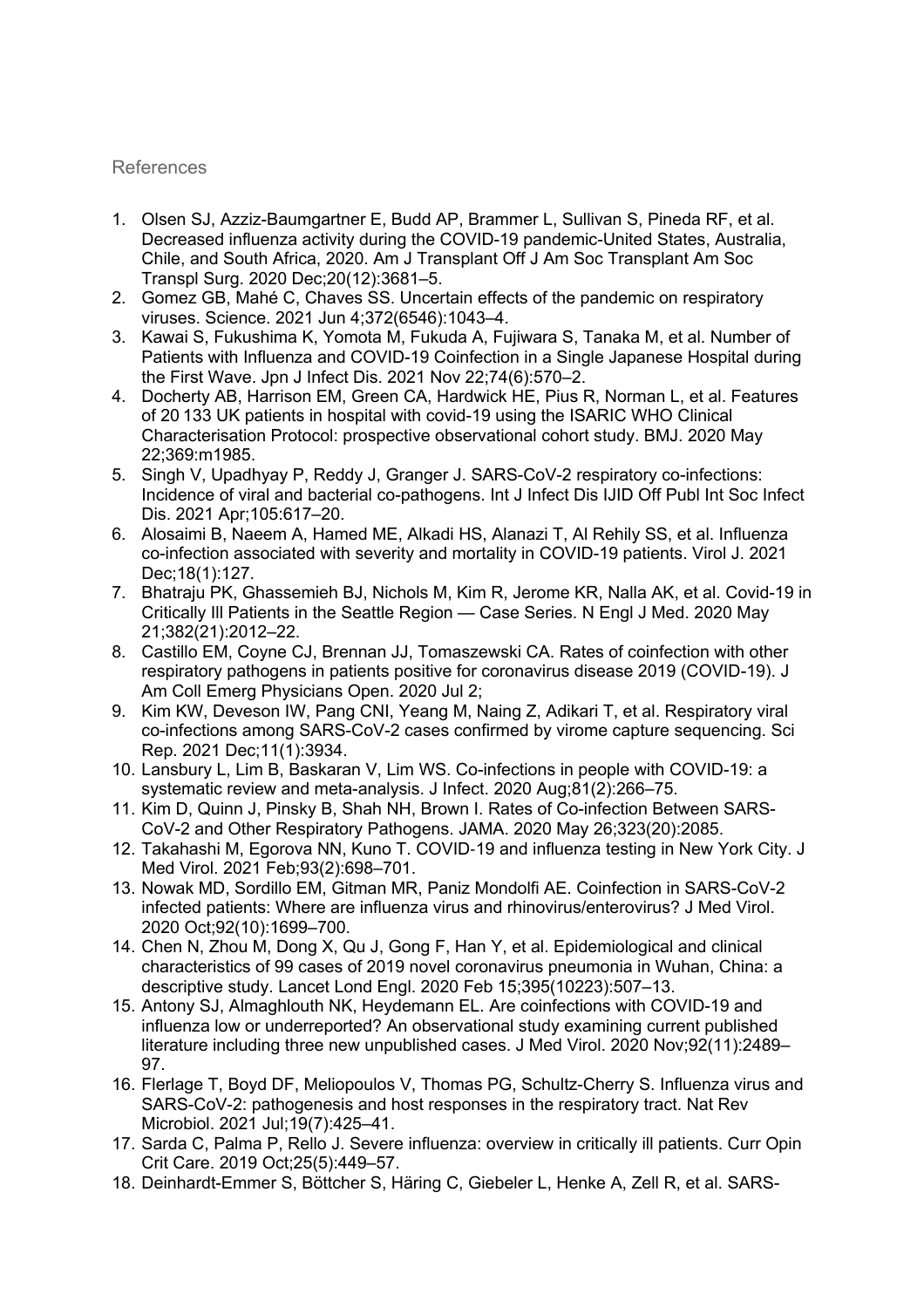CoV-2 Causes Severe Epithelial Inflammation and Barrier Dysfunction. Gallagher T, editor. J Virol [Internet]. 2021 Apr 26 [cited 2022 Jan 14];95(10). Available from: https://journals.asm.org/doi/10.1128/JVI.00110-21

- 19. Kalil AC, Thomas PG. Influenza virus-related critical illness: pathophysiology and epidemiology. Crit Care Lond Engl. 2019 Jul 19;23(1):258.
- 20. Scott MK, Chommanard C, Lu X, Appelgate D, Grenz L, Schneider E, et al. Human Adenovirus Associated with Severe Respiratory Infection, Oregon, USA, 2013–2014. Emerg Infect Dis. 2016 Jun;22(6):1044–51.
- 21. on behalf of the COPE Study, Vilches-Moraga A, Price A, Braude P, Pearce L, Short R, et al. Increased care at discharge from COVID-19: The association between preadmission frailty and increased care needs after hospital discharge; a multicentre European observational cohort study. BMC Med. 2020 Dec;18(1):408.
- 22. Docherty AB, Mulholland RH, Lone NI, Cheyne CP, De Angelis D, Diaz-Ordaz K, et al. Changes in in-hospital mortality in the first wave of COVID-19: a multicentre prospective observational cohort study using the WHO Clinical Characterisation Protocol UK. Lancet Respir Med. 2021 Jul;9(7):773–85.
- 23. Knight SR, Ho A, Pius R, Buchan I, Carson G, Drake TM, et al. Risk stratification of patients admitted to hospital with covid-19 using the ISARIC WHO Clinical Characterisation Protocol: development and validation of the 4C Mortality Score. BMJ. 2020 Sep 9;m3339.
- 24. Aitken C, Jeffries DJ. Nosocomial spread of viral disease. Clin Microbiol Rev. 2001 Jul;14(3):528–46.
- 25. Wu C, Chen X, Cai Y, Xia J, Zhou X, Xu S, et al. Risk Factors Associated With Acute Respiratory Distress Syndrome and Death in Patients With Coronavirus Disease 2019 Pneumonia in Wuhan, China. JAMA Intern Med. 2020 Jul 1;180(7):934.
- 26. Dadashi M, Khaleghnejad S, Abedi Elkhichi P, Goudarzi M, Goudarzi H, Taghavi A, et al. COVID-19 and Influenza Co-infection: A Systematic Review and Meta-Analysis. Front Med. 2021;8:681469.
- 27. Dao TL, Hoang VT, Colson P, Million M, Gautret P. Co-infection of SARS-CoV-2 and influenza viruses: A systematic review and meta-analysis. J Clin Virol Plus. 2021 Sep;1(3):100036.
- 28. Mo P, Xing Y, Xiao Y, Deng L, Zhao Q, Wang H, et al. Clinical Characteristics of Refractory Coronavirus Disease 2019 in Wuhan, China. Clin Infect Dis. 2021 Dec 6;73(11):e4208–13.
- 29. Ding Q, Lu P, Fan Y, Xia Y, Liu M. The clinical characteristics of pneumonia patients coinfected with 2019 novel coronavirus and influenza virus in Wuhan, China. J Med Virol. 2020 Sep;92(9):1549–55.
- 30. Chekuri S, Szymczak WA, Goldstein DY, Nori P, Marrero Rolon R, Spund B, et al. SARS-CoV-2 coinfection with additional respiratory virus does not predict severe disease: a retrospective cohort study. J Antimicrob Chemother. 2021 Sep 23;76(Supplement\_3):iii12–9.
- 31. Drake TM, Fairfield C, Ho A, Turtle L, Russell CD, Harrison EM, et al. Influenza infection in patients hospitalised with COVID-19: rapid report from CO-CIN data [Internet]. 2020 [cited 2022 Feb 2]. Available from: https://assets.publishing.service.gov.uk/government/uploads/system/uploads/attachment \_data/file/921524/S0774\_Influenza\_infection\_in\_patients\_hospitalised\_with\_COVID-

19.pdf

32. Thwaites RS, Sanchez Sevilla Uruchurtu A, Siggins MK, Liew F, Russell CD, Moore SC, et al. Inflammatory profiles across the spectrum of disease reveal a distinct role for GM-CSF in severe COVID-19. Sci Immunol. 2021 Mar 10;6(57):eabg9873.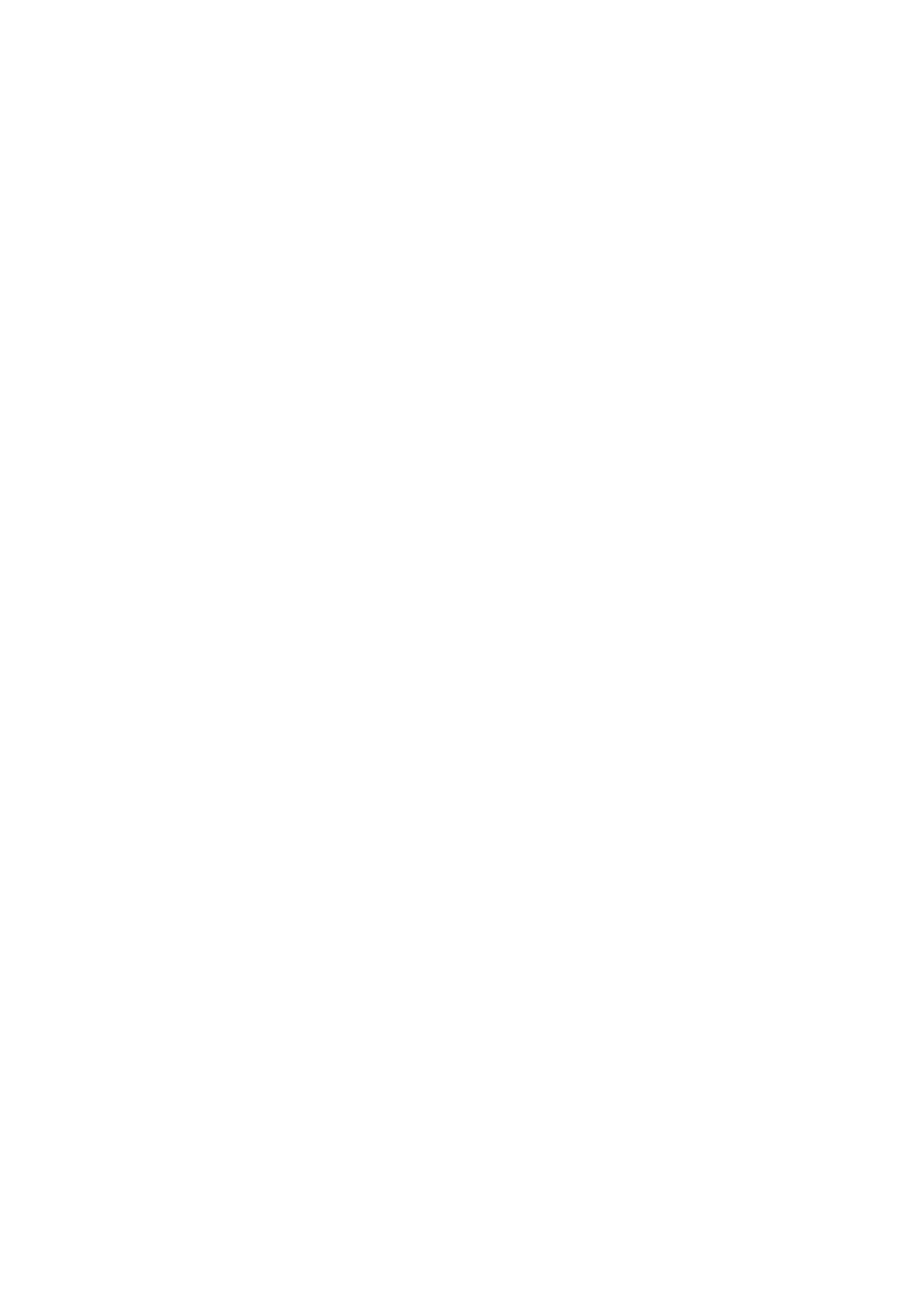# Supplementary information

| Author          | Year | Location        | No-<br>infections<br>tested                                                                                            | Number of<br>sars-cov-2<br>positive<br>patients tested<br>for co-infection | Number of<br>co-infections<br>founds | Influenza<br>co-infection | RSV co-<br>infection | Adeno co-<br>infection | Duration<br>of study                        | Study group                                                          | Outcome<br>reported                      |
|-----------------|------|-----------------|------------------------------------------------------------------------------------------------------------------------|----------------------------------------------------------------------------|--------------------------------------|---------------------------|----------------------|------------------------|---------------------------------------------|----------------------------------------------------------------------|------------------------------------------|
| Alosaimi<br>(6) | 2021 | Saudi<br>Arabia | Adenovirus,<br>HCoV (NL63,<br>HKU1, 229E,<br>OC43), MPV,<br>Rhinovirus,<br>Influenza,<br>Bocavirus, PIV,<br><b>RSV</b> | 48                                                                         | 30 (62.5%)                           | 7(14.6%)                  | $0(0\%)$             | 10 (20.8%)             | <b>NA</b>                                   | Hospital<br>patients, 14<br>ICU                                      | Icu admission<br>and mortality           |
| Bhatraju<br>(7) | 2020 | <b>USA</b>      | Influenza, RSV                                                                                                         | 23                                                                         | $\mathbf 0$                          | $\pmb{0}$                 | 0                    | <b>NA</b>              | 2 weeks<br>in<br>February/<br>March<br>2020 | ICU patients                                                         |                                          |
| Castillo<br>(8) | 2020 | <b>USA</b>      | Adenovirus,<br>HCoV, MPV,<br>Rhinovirus,<br>Influenza, PIV,<br><b>RSV</b>                                              | 23                                                                         | 1(4%)                                | 1 $(4%)$                  | $0(0\%)$             | $0(0\%)$               | 2 weeks<br>in March<br>2020                 | Patients with<br>high risk at<br>COVID-19                            | No                                       |
| Chekuri<br>(30) | 2021 | <b>USA</b>      | Adenovirus,<br>HCoV (NL63,<br>HKU1, 229E,<br>OC43), MPV,<br>Rhinovirus,                                                | 306                                                                        | 14 (4.6%)                            | $0(0\%)$                  | 1(6.7%)              | 1(6.7%)                | 1 month                                     | SARS-CoV-2<br>positive<br>patients<br>presenting at<br>the emergency | Hospital<br>admission, IMV,<br>mortality |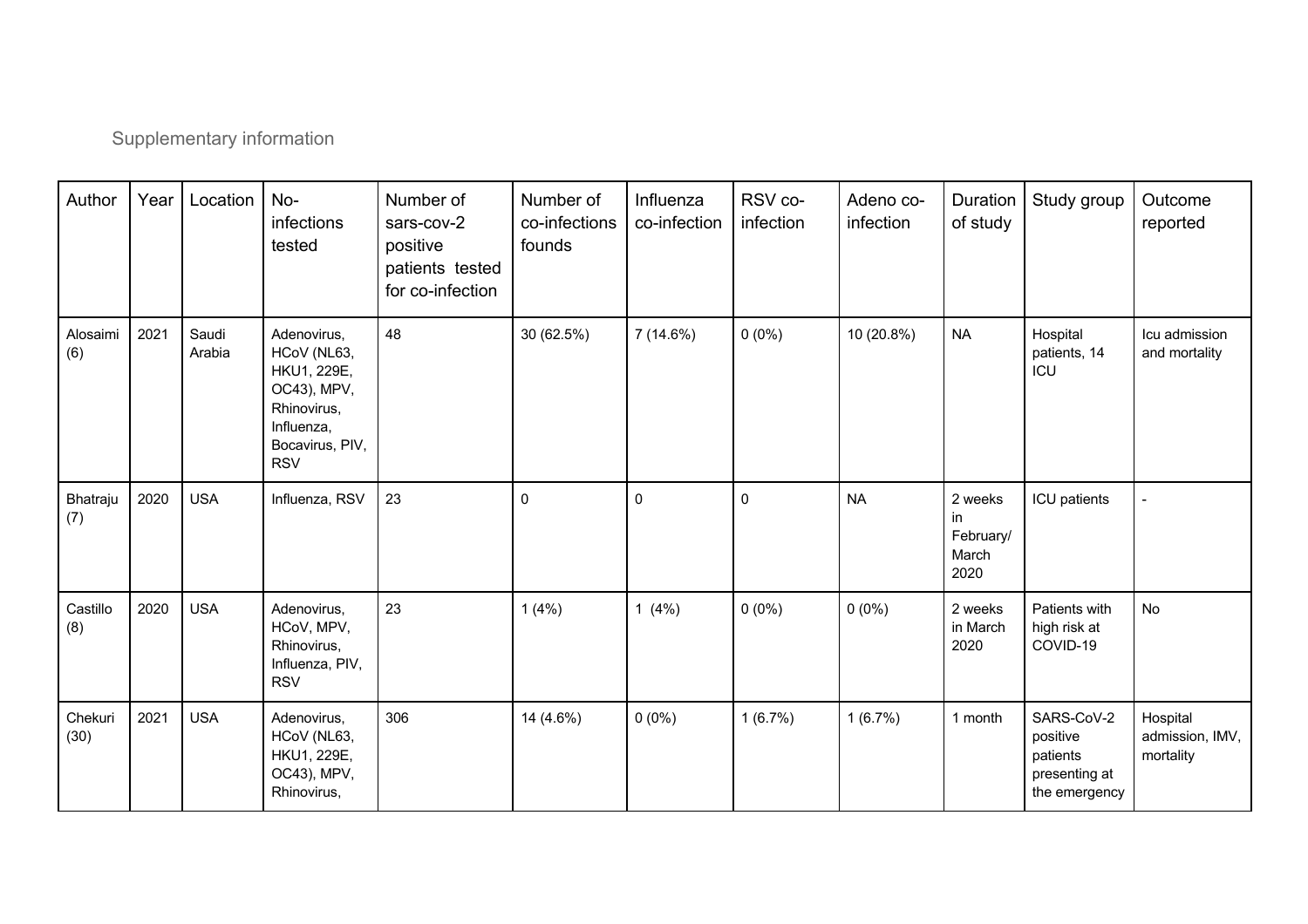|                |      |            | Influenza, PIV,<br><b>RSV</b>                                                                            |     |             |             |            |           |                               | department                                                       |                                                                |
|----------------|------|------------|----------------------------------------------------------------------------------------------------------|-----|-------------|-------------|------------|-----------|-------------------------------|------------------------------------------------------------------|----------------------------------------------------------------|
| Chen<br>(14)   | 2020 | China      | Adenovirus,<br>SARS-CoV-1,<br>MERS,<br>Influenza, PIV,<br><b>RSV</b>                                     | 99  | $\pmb{0}$   | $\pmb{0}$   | 0          | $\pmb{0}$ | 3 weeks<br>in January<br>2020 | SARS-CoV-2<br>positive<br>patients                               |                                                                |
| Ding<br>(29)   | 2020 | China      | Influenza                                                                                                | 115 | $5(4.4\%)$  | $5(4.4\%)$  | <b>NA</b>  | <b>NA</b> | <b>NA</b>                     | Hospitalised<br>patients                                         | ARDS, ICU<br>admission,<br>mortality                           |
| Drake*<br>(31) | 2020 | <b>UK</b>  | Influenza                                                                                                | 779 | 138 (17.7%) | 138 (17.7%) | <b>NA</b>  | <b>NA</b> | February-<br>June<br>2020     | Hospitalised<br>confirmed or<br>highly<br>probable<br>SARS-CoV-2 | Critical care<br>admission, IMV,<br>hospital length<br>of stay |
| Kawai<br>(3)   | 2021 | Japan      | Influenza                                                                                                | 193 | $0(0\%)$    | $0(0\%)$    | <b>NA</b>  | <b>NA</b> | February-<br>April 2020       | Hospitalised<br>COVID-19<br>patients                             |                                                                |
| Kim (11)       | 2020 | <b>USA</b> | Adenovirus,<br>HCoV (NL63,<br>HKU1, 229E,<br>OC43), MPV,<br>Rhinovirus,<br>Influenza, PIV,<br><b>RSV</b> | 116 | 25 (21.6%)  | $1(0.9\%)$  | $6(5.2\%)$ | $0(0\%)$  | March<br>2020                 | Patients tested<br>for SARS-<br>$CoV-2$                          | No                                                             |
| Kim(9)         | 2021 | Australia  | Rhinovirus,<br>influenza                                                                                 | 92  | 7(8%)       | 2(2%)       | $0(0\%)$   | $0(0\%)$  | March-<br>May 2020            | SARS-CoV-2<br>positive<br>hospitalised<br>patients               | <b>No</b>                                                      |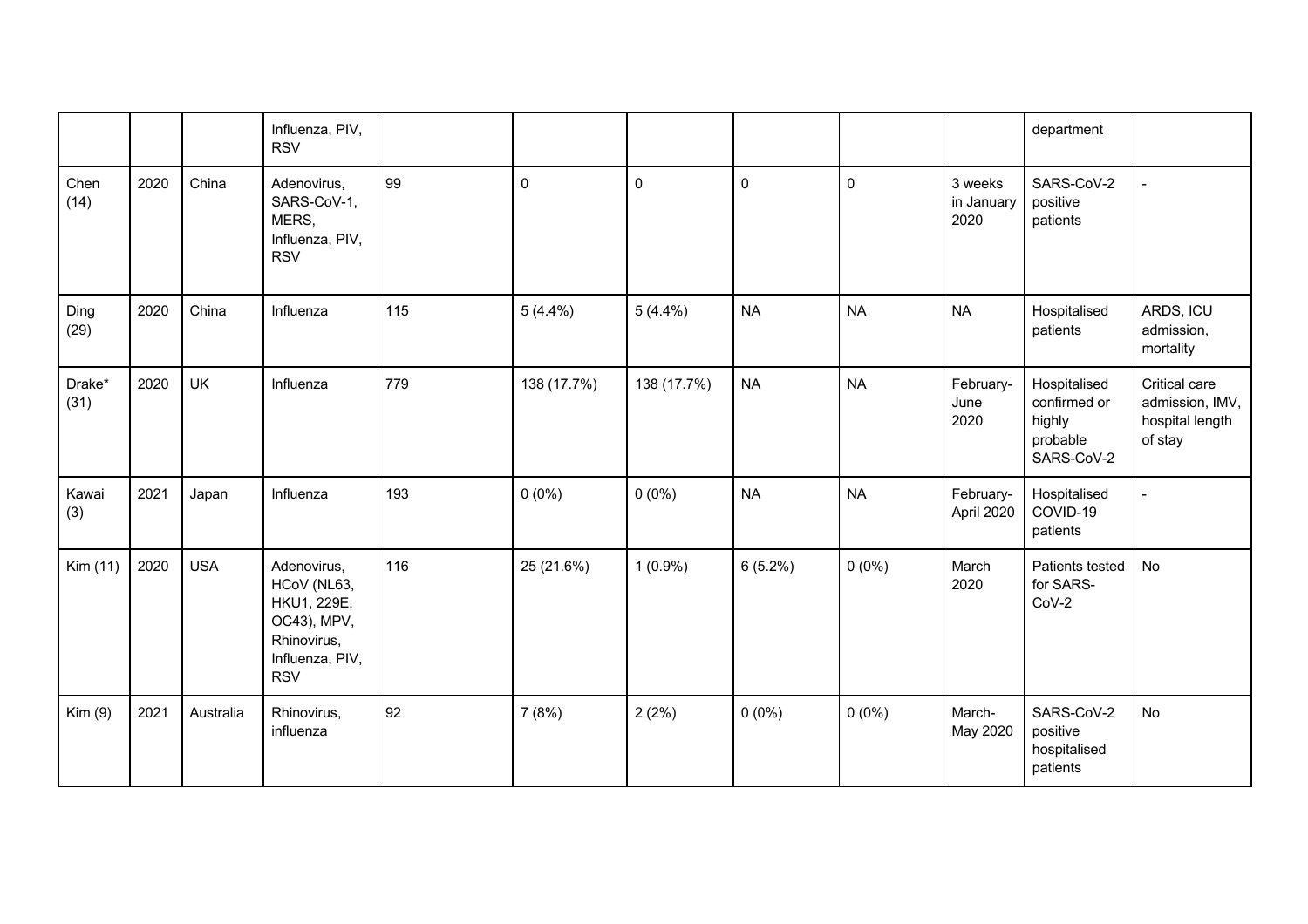| Nowak<br>(13)      | 2020 | <b>USA</b> | Adenovirus,<br>HCoV (NL63,<br>HKU1, 229E,<br>OC43), MPV,<br>Rhinovirus,<br>Influenza, PIV,<br><b>RSV</b>                           | 1204 | 37 (3.07%)  | 1(0.08%)    | $4(0.31\%)$ | 2(0.18%)  | March-<br>April 2020     | Patients tested<br>for SARS-<br>$CoV-2$ | No |
|--------------------|------|------------|------------------------------------------------------------------------------------------------------------------------------------|------|-------------|-------------|-------------|-----------|--------------------------|-----------------------------------------|----|
| Singh<br>(5)       | 2021 | <b>USA</b> | Adenovirus,<br>HCoV (NL63,<br>HKU1, 229E,<br>OC43), MPV,<br>Rhinovirus,<br>Influenza,<br>Bocavirus, PIV,<br>RSV, EBV,<br>HHV6, VZV | 4259 | 146 (3.4%)  | $1(0.02\%)$ | $5(0.11\%)$ | 13 (0.3%) | March-<br>August<br>2020 | Patients tested<br>for SARS-<br>$CoV-2$ | No |
| Takahas<br>hi (12) | 2020 | <b>USA</b> | Influenza                                                                                                                          | 902  | $3(0.33\%)$ | 3(0.33%)    | <b>NA</b>   | <b>NA</b> | March-<br>May 2020       | Patients tested<br>for SARS-<br>$CoV-2$ | No |

*Supplementary table 1. PIV=parainfluenza virus, MPV= human metapneumovirus, HHV= human herpes virus 6, EBV = epstein barr virus, VZV= varicella zoster virus. \*This was a report prepared by the ISARIC4C investigators as part of the COVID-19 Clinical Information Network (CO-CIN) for the UK Scientific Advisory Group for Emergencies (SAGE); it includes some overlapping patients and also includes children. The original SAGE report is available here: https://www.gov.uk/government/publications/co-cin-influenza-infection-in-patients-hospitalised-with-covid-19 rapid-report-from-co-cin-data-23-september-2020*

| Not tested (n=105736) | Tested (n=17011) | p value |
|-----------------------|------------------|---------|
|                       |                  |         |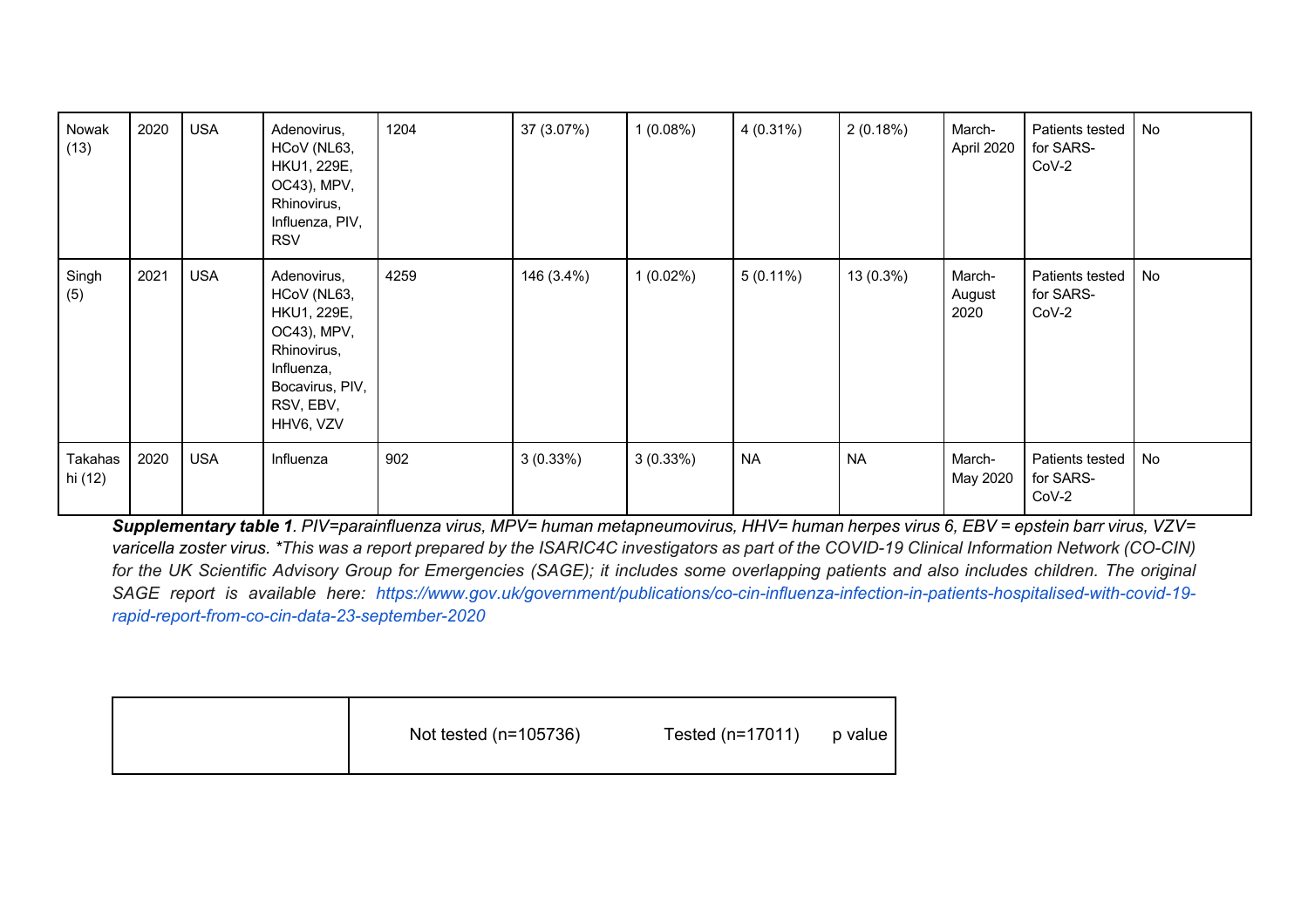| 56527 (53.5)                | 9587 (56.4)                 | < 0.001             |
|-----------------------------|-----------------------------|---------------------|
|                             | 66.0 (52.0 to 79.0)         | < 0.001             |
| 1.0 $(0.0 \text{ to } 2.0)$ | 1.0 $(0.0 \text{ to } 2.0)$ | 0.678               |
| 11694 (12.2)                | 2297 (14.4)                 | < 0.001             |
| $8.0$ (5.0 to 11.0)         | $9.0$ (5.0 to 11.0)         | < 0.001             |
| $4(2-6)$                    | $3(2-5)$                    | < 0.001             |
| 20.0 (18.0 to 24.0)         | 21.0 (18.0 to 26.0)         | < 0.001             |
| 37.4 (0.91)                 | 37.5(0.94)                  | < 0.001             |
|                             |                             | 69.0 (53.0 to 81.0) |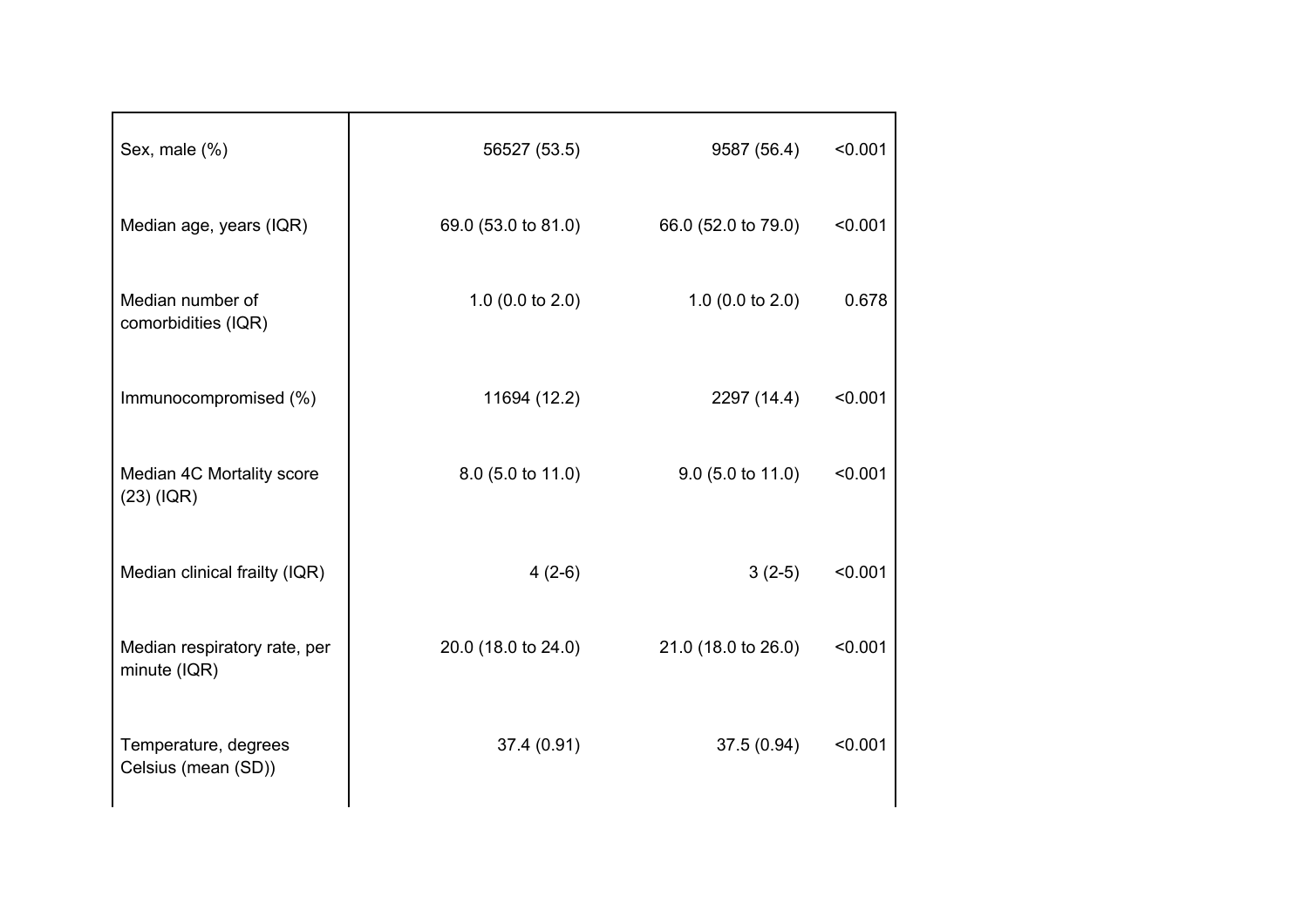| Median systolic blood<br>pressure, mmHg (IQR)  | 107 (102 to 116)              | 108 (102 to 117)      | 0.101   |
|------------------------------------------------|-------------------------------|-----------------------|---------|
| Median diastolic blood<br>pressure, mmHg (IQR) | 63 (56 to 71)                 | 62 (55 to 70)         | 0.102   |
| Median SaO2 (IQR)                              | 94 (92 to 96)                 | 94 (91 to 96)         | < 0.001 |
| Median FiO2 (IQR)                              | $0.37(0.29 \text{ to } 0.60)$ | $0.37$ (0.29 to 0.61) | < 0.001 |
| Critical care admission (%)                    | 16758 (16.4)                  | 4567 (27.6)           | < 0.001 |
| Invasive mechanical<br>ventilation (%)         | 4882 (4.7)                    | 1747 (10.4)           | < 0.001 |
| In-hospital mortality (%)                      | 19877 (18.8)                  | 3344 (19.7)           | 0.008   |

*Supplementary table 2: Characteristics of hospitalised people with COVID-19 undergoing testing for additional respiratory viruses. Patients were defined as being immunocompromised if they had received a solid organ transplant, bone marrow or stem cell transplantation in the last 6 months, active chemotherapy, lung cancer with radical radiotherapy, cancer of the blood or bone marrow, immunotherapy for cancer*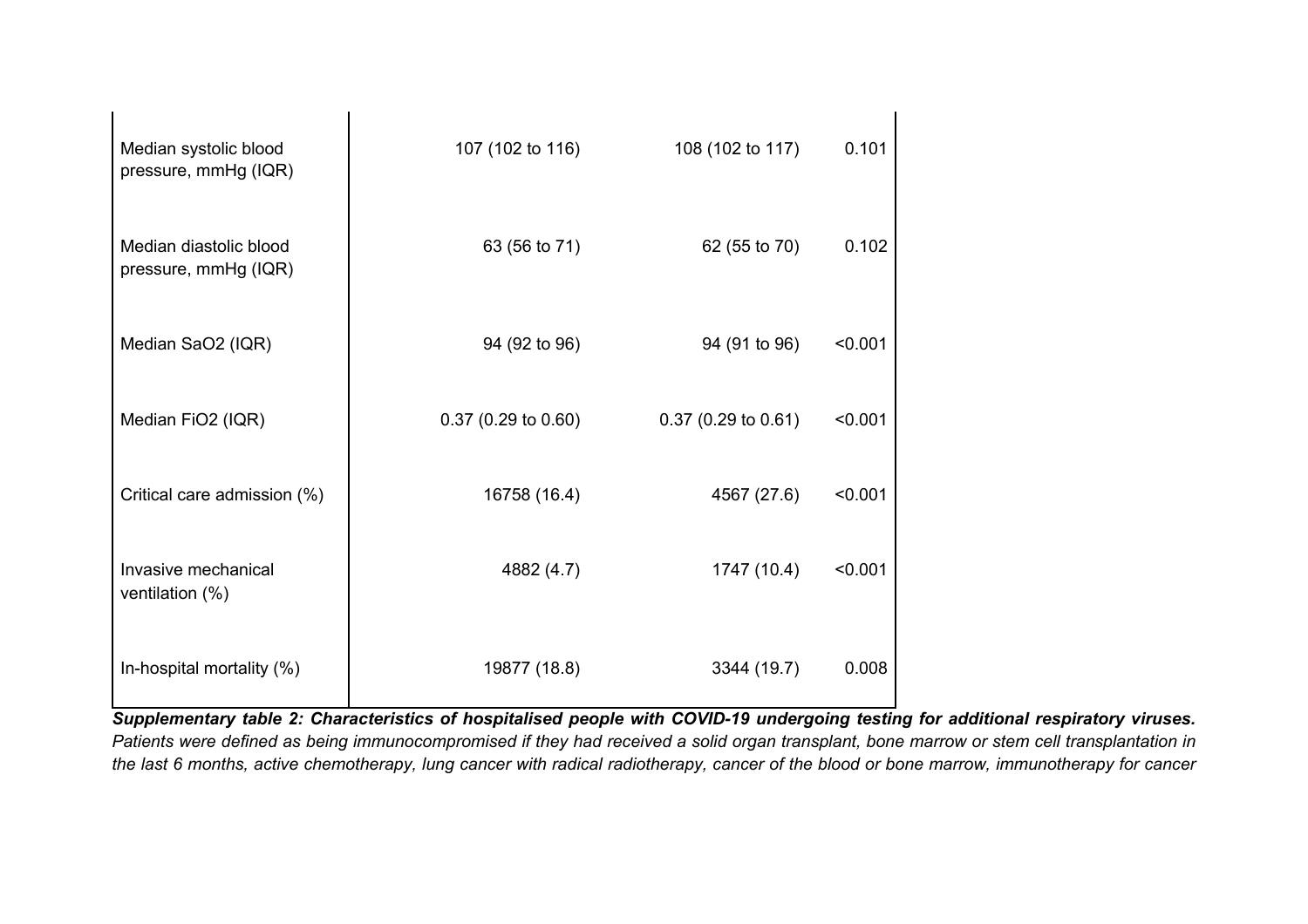*or other targeted cancer treatment that affect the immune system, inborn errors of metabolism (such as severe combined immunodeficiency (SCID) or homozygous sickle cell), HIV positive or used pre-admission immunosuppressive therapy.*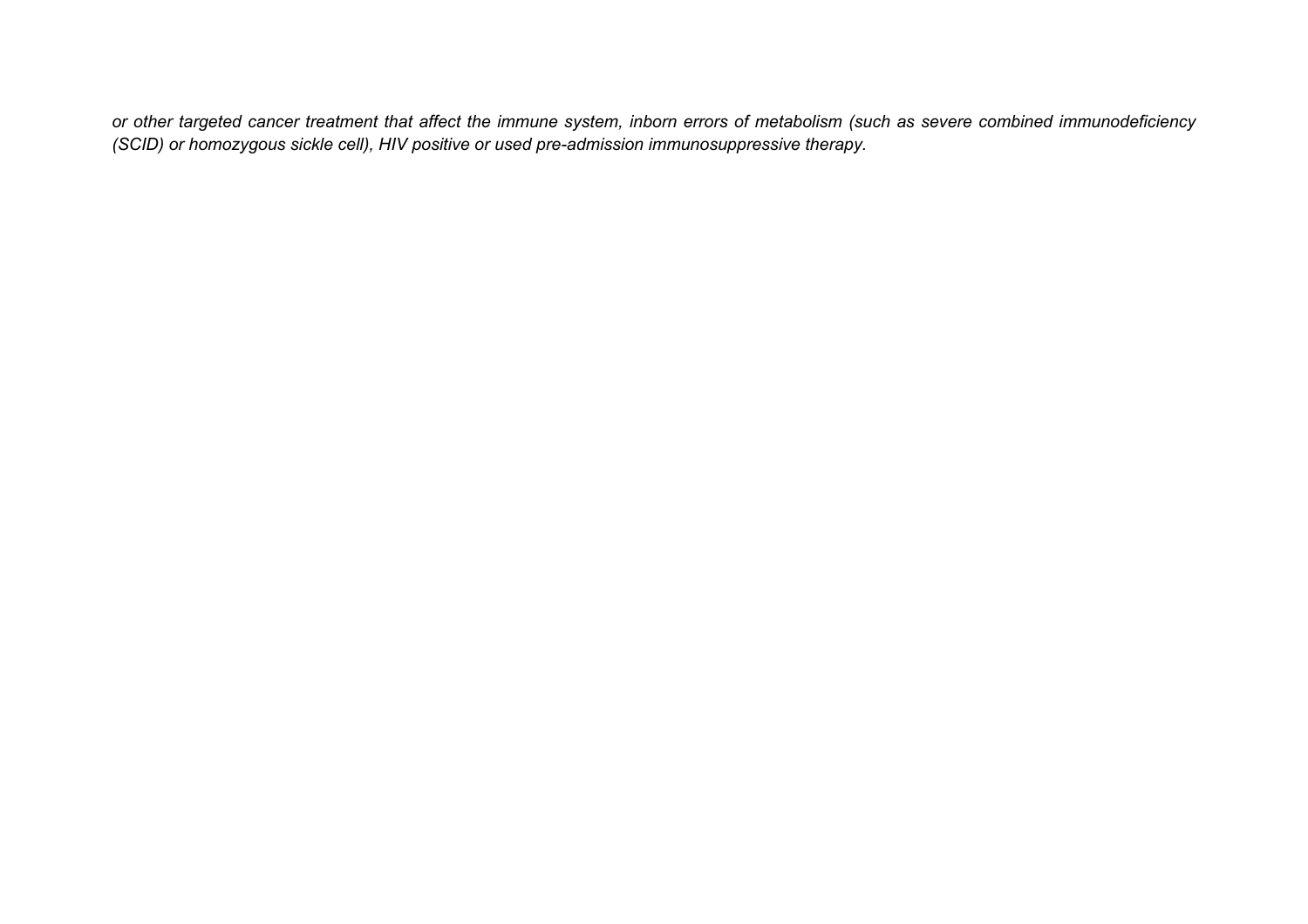